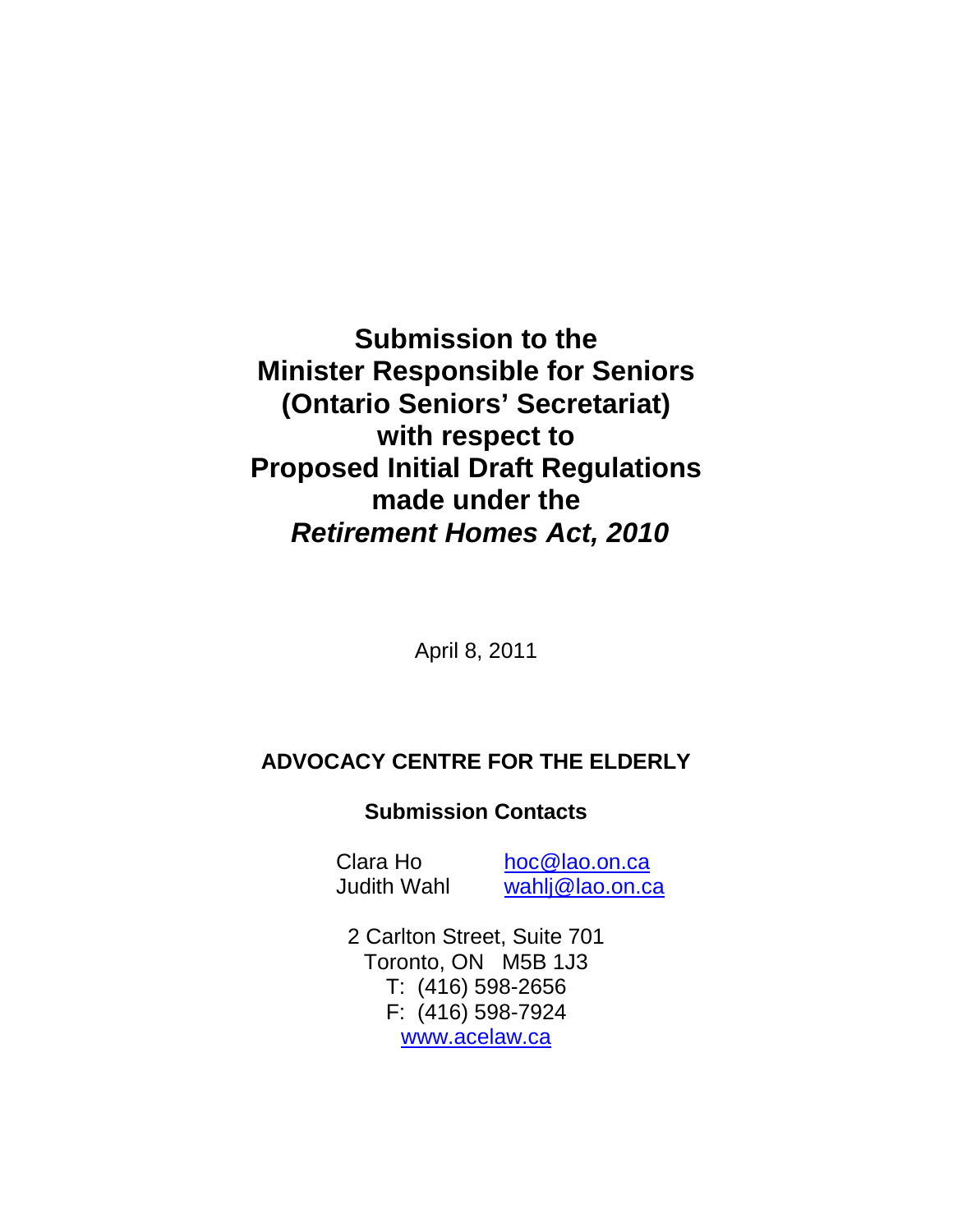# **INTRODUCTION TO ACE**

ACE is a specialty community legal clinic funded by Legal Aid Ontario that was established to provide a range of legal services to low income seniors in Ontario. The legal services include individual and group client advice and representation, public legal education, community development, and law reform activities. ACE has been operating since 1984 and is the first and oldest legal clinic in Canada with a specific expertise in legal issues of the older population.

ACE receives, on average, over 2,500 client intake inquiries a year. These calls are primarily from the Greater Toronto Area but approximately twenty per cent are from outside this region. The individual client services are in areas of law that have a particular impact on older adults. These include, but are not limited to: capacity, substitute decision-making and health care consent; end-of-life care; supportive housing and retirement home tenancies; long-term care homes; patients' rights in hospitals; and elder abuse.

Clients regularly seek our advice on issues relating to accommodation and care in retirement homes. ACE also receives many requests for assistance from community legal clinics and others across Ontario for recommendations on legal approaches to "care home" cases under the Residential Tenancies Act, 2006, S.O. 2006 c. 17 (RTA).

ACE has also been involved in several high profile inquests. For example, following the deaths of eight people by fire at the Meadowcroft Retirement Home in 1995, ACE represented one of the interveners, the Alzheimer's Society. The coroner's jury made a total of 53 recommendations, including changes to the Fire Code to require sprinkler retrofits of all residential care buildings with more than eight residents across Ontario.

In addition to producing written educational materials in the form of brochures and newsletters, ACE has written a text in excess of 600 pages that is now in its third edition entitled Long-Term Care Facilities in Ontario: The Advocate's Manual. In addition to material about long-term care homes, this manual includes chapters on retirement homes, home care, substitute decision-making, powers of attorney and advocacy. ACE is planning to publish a fourth edition in 2012.

Additionally, ACE lawyers are in high demand as speakers on seniors' issues and residents' rights. Numerous presentations on these issues have been made by ACE at the local, provincial, national and international levels. We are pleased to contribute our views on retirement home regulation to the Minister Responsible for Seniors (Minister)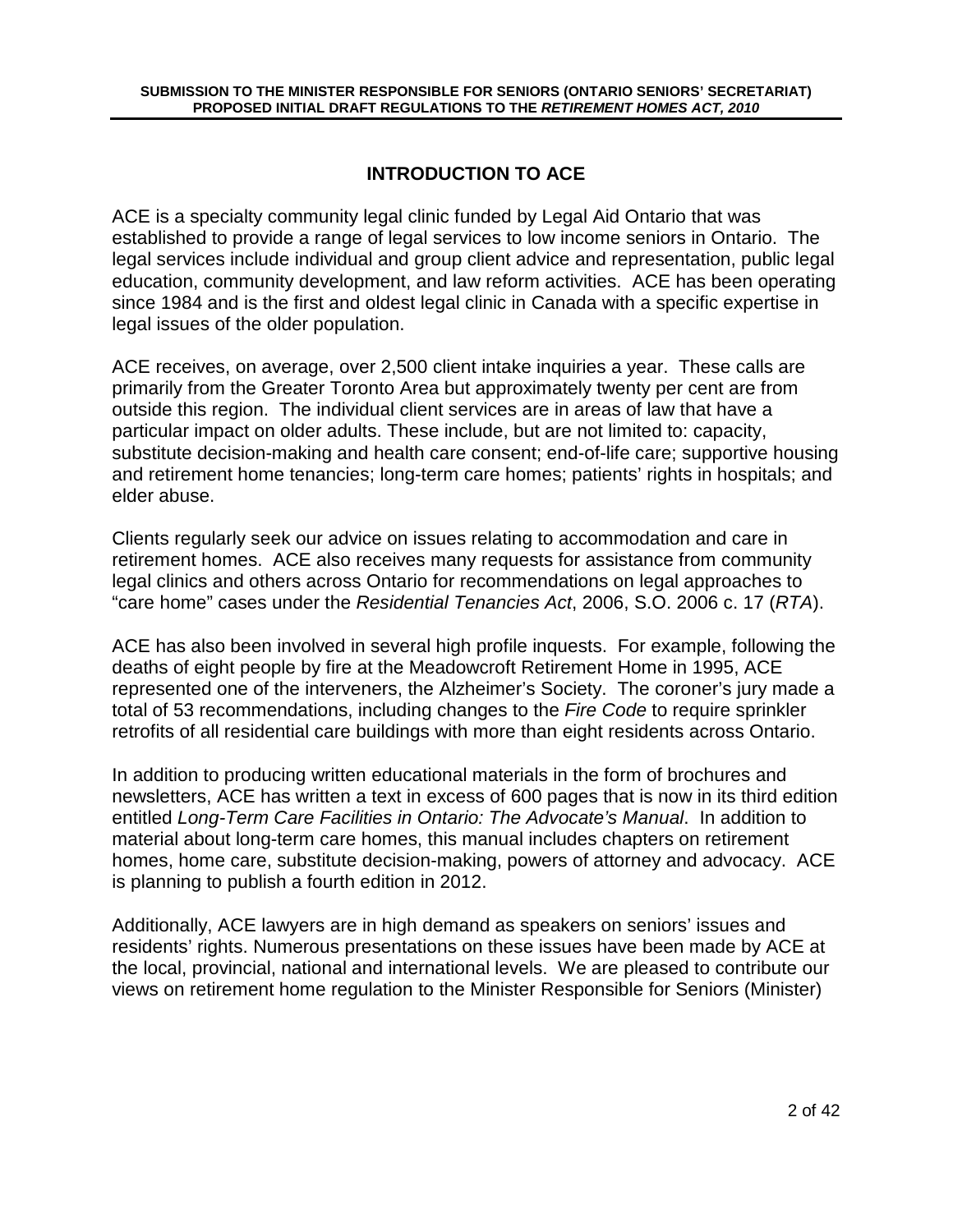and the Ontario Seniors' Secretariat (OSS). We would ask the OSS to also refer back to the submissions ACE made to the Standing Committee on Social Policy regarding Bill 21, Retirement Homes Act, 2010, S.O. 2010, c. 11(RHA) in May of 2010. Some of the comments and recommendations we made in those submissions are applicable to the proposed initial draft regulations that have been released for review.

Given ACE's experience over the years working on legal and policy issues that impact older adults in Ontario and across Canada, we trust that our submissions to the OSS will be of assistance and urge the Government of Ontario to consider our analysis and recommendations.

We welcome the opportunity for further dialogue on any points we have raised in our submission and our recommendations to the proposed regulations.

# **Submission Contacts**

Clara Ho Research Lawyer Barrister and Solicitor hoc@lao.on.ca

Judith Wahl Executive Director Barrister and Solicitor wahlj@lao.on.ca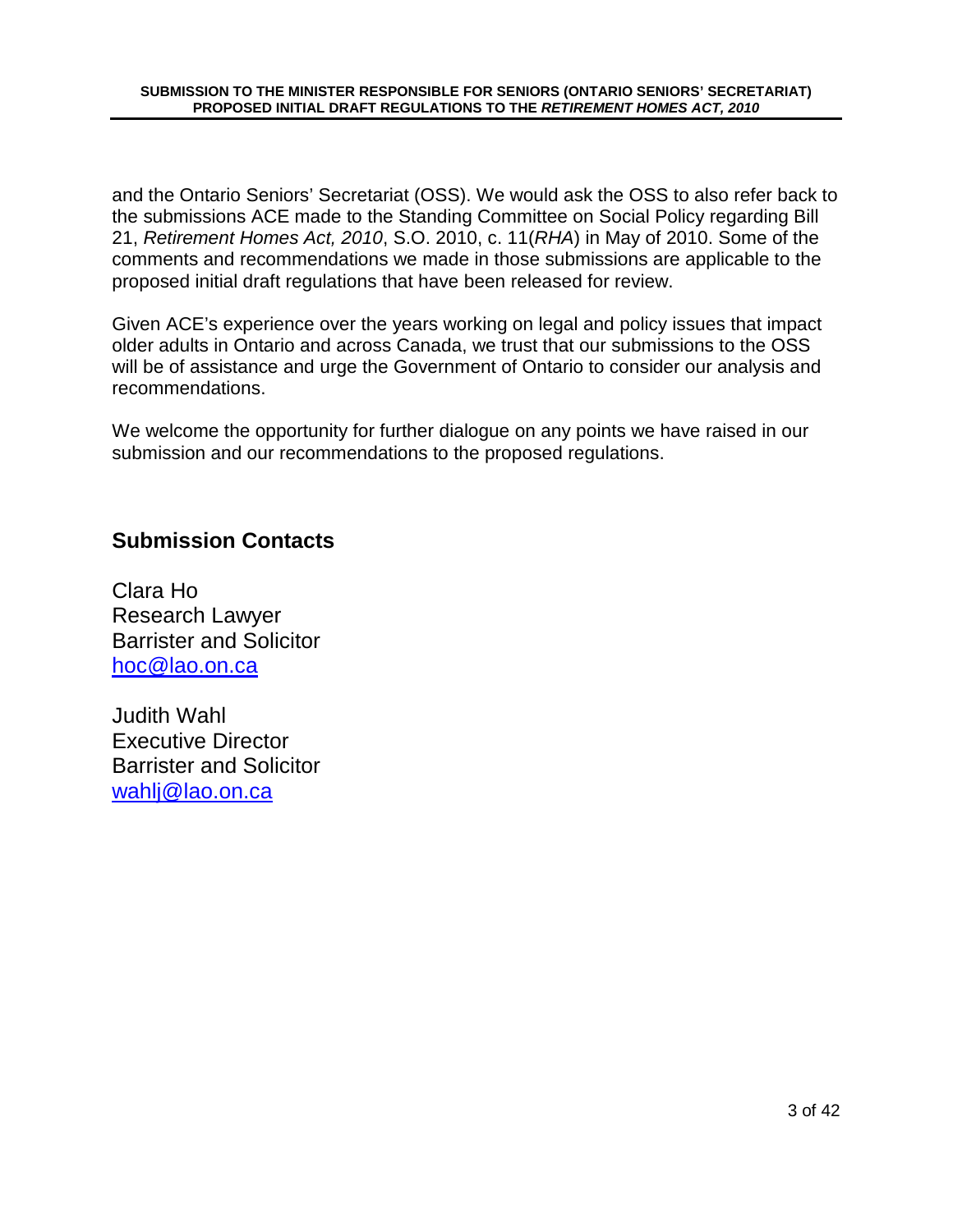### **OVERVIEW**

It is important for the Government of Ontario to recognize that **tenants of retirement homes<sup>1</sup> are a potentially vulnerable group**. They are often dependent on the institution that provides their care and shelter, in addition to the fact that they are "out of sight" and sheltered from public scrutiny. Moreover, it appears that the care levels provided in retirement homes have increased due to demand and lack of available beds in long-term care homes.

**For a number of retirement home tenants, they do not choose to live in retirement homes**. They end up in retirement homes because they have care needs that public home care cannot accommodate, such as the need for access to on-site supervision or oversight on a continual basis. The periodic services available through the Community Care Access Centres (CCAC) are not sufficient. Often these tenants don't have family or friends to assist them. They are poor or low income and cannot afford additional private care in their own home. They do not have the care needs to be able to access long-term care. The care need levels for eligibility for supportive housing has also increased to such a degree that many seniors needing services may no longer qualify for supportive housing. While ACE is definitely not saying that all tenants at retirement homes are vulnerable, many are.

We would also ask the OSS to take into consideration in drafting the regulations **that retirement homes are TENANCIES, defined as "care home" in the Residential Tenancies Act and will continue to be so governed after proclamation of the Retirement Homes Act..** The proposed initial draft regulations as well as the RHA create inconsistent language with respect to the Residential Tenancies Act. It is ACE's position that retirement homes residents of retirement homes are, in fact, "tenants" and similarly licensees/operators of retirement homes are "landlords". In preparing our submissions to the draft regulations we have highlighted the tenancy aspect of this relationship wherever possible to emphasize this crucial point.

Although there are a range of care services that retirement homes offer to residents, they are not long-term care homes. ACE submits that retirement homes should not be providing the same level of care and/or services long-term care homes. One of the reasons being that retirement homes will not be regulated by the Ministry of Health and Long-Term Care and will not have to meet the strict standards and guidelines that longterm care homes do. Regulation retirement homes by the Retirement Homes Regulatory Authority (Authority) will not be to the same extent or standards**.** 

 $<sup>1</sup>$  In this submission, we will refer to this form of accommodation as a "retirement home" although it is</sup> defined and governed by Part IX of the Residential Tenancies Act, 2006, S.O. 2006, c. 17 as a "care home."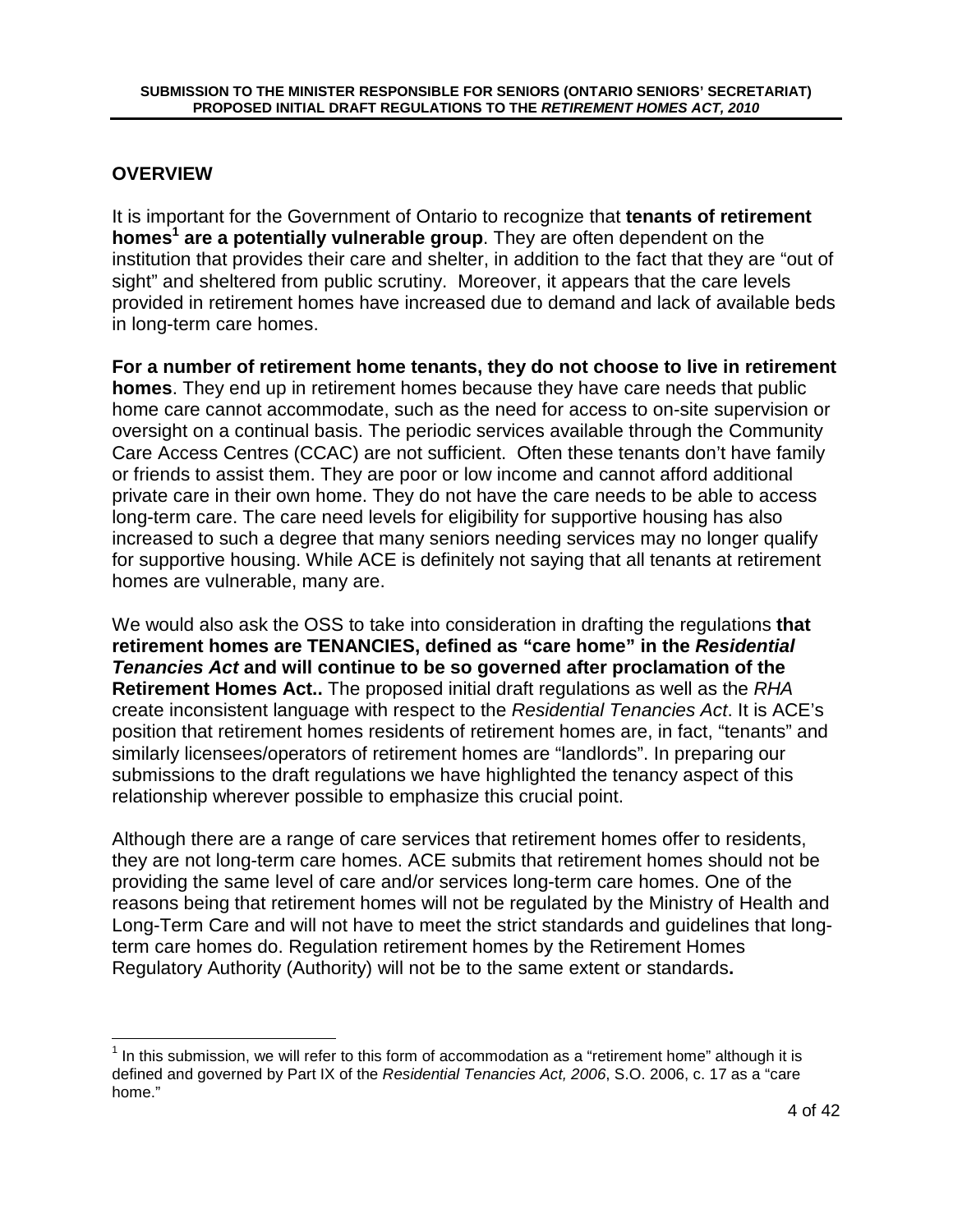#### **ACE continues to take the position that retirement homes that offer a level of care services that are the same as or greater than in long-term care homes should be held to the same standards and regulations as long-term care homes.**

We are pleased provide to the Minister and the OSS our submissions with respect to the proposed initial draft regulations. Where possible, we have recommended alternate wording for particular provisions and for ease of reference, emphasis has been added to our proposed wording.

#### **DRAFT REGULATIONS –Time to Comment on Draft Regulations after Release of Future Phase(s) of the Proposed Regulations**

The Minister and the OSS released the proposed initial draft regulations to the RHA, 2010, on February 22, 2011. The Minister is required to post the draft regulations for at least thirty (30) days and consider comments and submissions from the public before the regulations can be finalized. We have been advised from the Seniors Secretariat that the draft regulations which have been released and on which we are providing comment is only the first phase of the regulations and that a future release of draft regulations will include regulations for the emergency fund, administrative monetary penalties, insurance requirements for retirement homes, confinement and transitional matters. **This set of draft regulations on which we are providing comment is therefore not the complete set of draft regulations**.

It is our submission that because the proposed regulations have not been released in their entirety, this poses a challenge to our being able to provide submissions and recommendations that are complete at this time.

Therefore, ACE requests that the Minister allow for further submissions and comments from the public on the regulations to the Retirement Homes Act, 2010, once they have been released in their entirety. Specifically, we request that the following provision be added:

**The proposed initial draft regulations released by the Minister Responsible for Seniors on behalf of the Government of Ontario for public consultation on February 22, 2011, will be open to further amendments upon receipt of the comments and submissions from the public following the full release of the proposed regulations to the Retirement Homes Act, 2010.**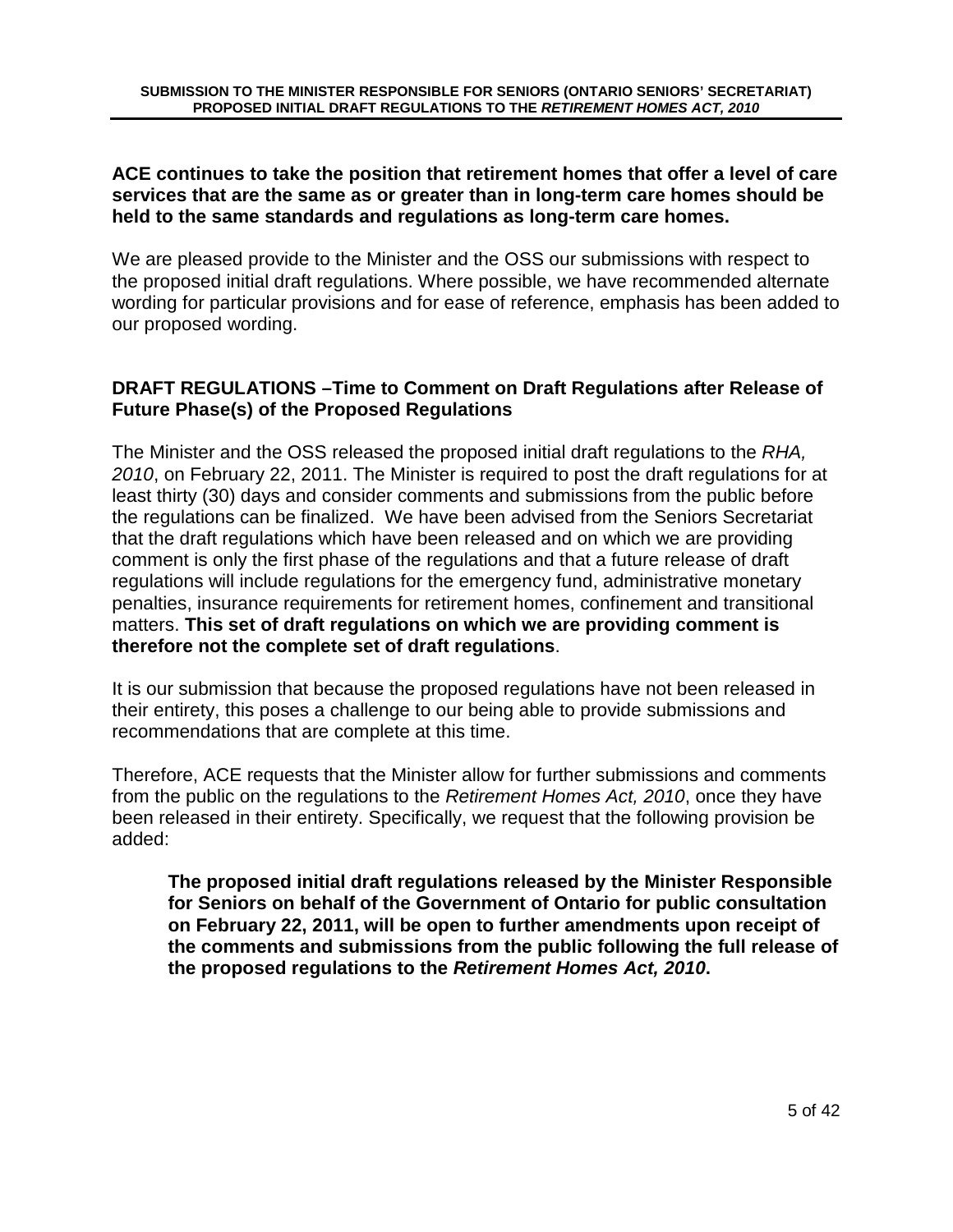# **DEFINITIONS FOR THE ACT**

#### **Section 1 - Abuse**

This section sets out the definitions of "abuse" in subsection 2(1) of the RHA. We note that the definitions for "emotional abuse", "financial abuse", "physical abuse", "sexual abuse" and "verbal abuse", set out in the proposed regulations are exactly the same as those set out in the Long-term Care Homes Act, 2007, Ontario Regulation 79/10 (LTCHA, O. Reg. 79/10).

ACE proposes that following amendments to this section are necessary in order that certain responsive behaviours that residents who suffer from Alzheimer's and/or dementia may engage in are not subsequently categorized as "abuse" resulting in potential legal or other implications. We have concerns about retirement homes taking excessive and inappropriate action against residents who suffer from Alzheimer's and/or dementia due to behaviours that may be symptoms of their condition.

**Recommendation 1:** Amend subsection (c) in the definition of "physical abuse" to read as follows:

#### (c) the use of physical force by a resident that causes physical injury to another resident **where the resident using physical force understands and appreciates its consequences .**

**Recommendation 1.1:** ACE submits that subsection 1(2) should be removed. It is our submission that any use of physical force by anyone other than a resident that causes physical injury or pain should not be exempt from the definition of "physical abuse" simply because it is done so in the course of providing care or assisting a resident with the activities of daily living. Unlike in long-term care homes where there will be some certainty as to the staffing requirements and ratios, retirement homes will not be held to the same standards.

Staff in a retirement home may not be under the direct supervision of a member of a College as defined in the Regulated Health Professions Act, 1991, (RHPA) at all times. We are concerned about non-registered staff in retirement homes having inadequate training to assess what constitutes "excessive force in the circumstances" as presently stated at subsection 1(2). For the protection of residents who may potentially be very vulnerable, we recommend the removal of subsection (2).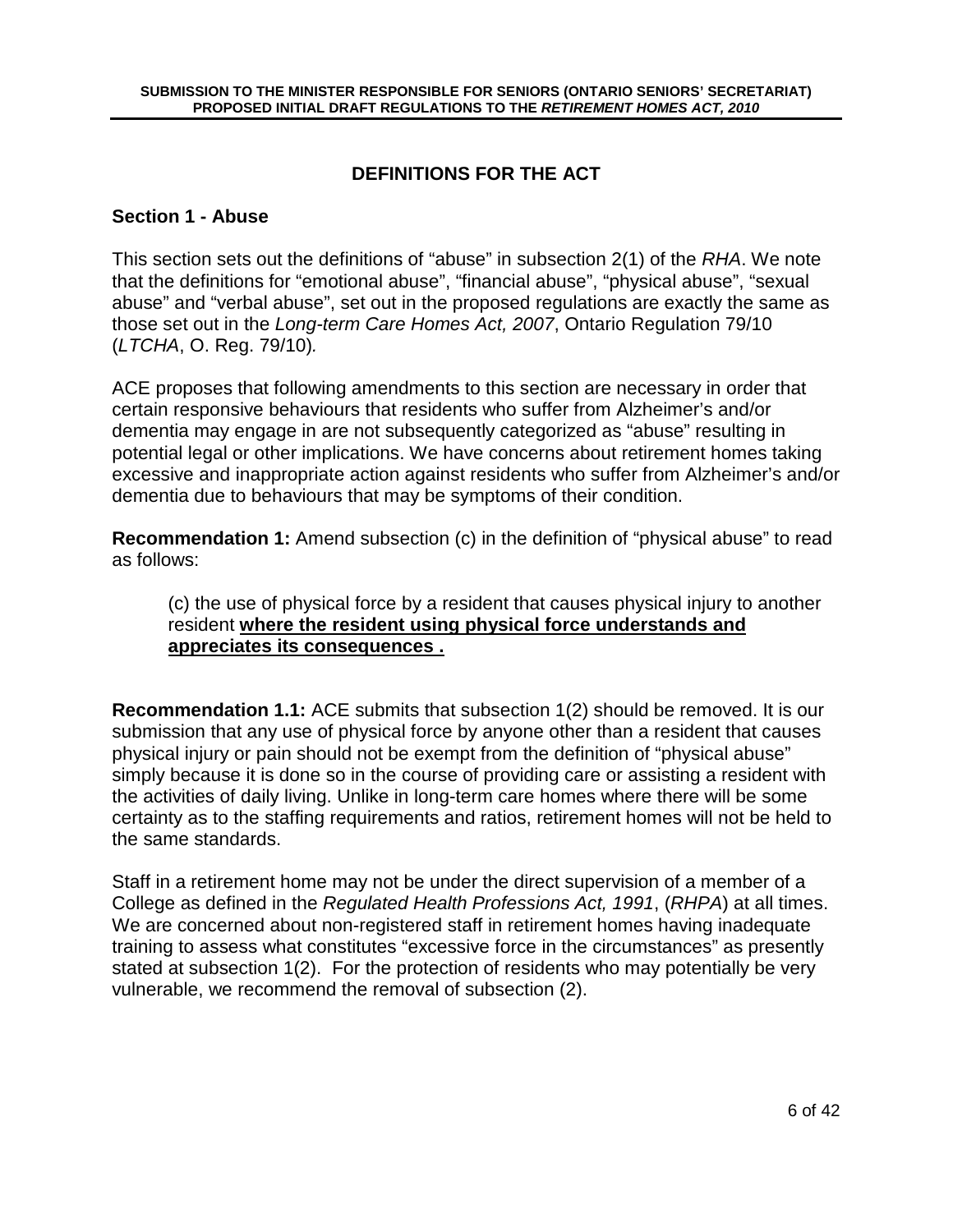**Recommendation 1.2:** With respect to subsection 1(3), we recommend the addition of the following provision:

(3) For the purposes of the definition of "sexual abuse" in subsection (1), sexual abuse does not include:

**(c) any non-consensual touching, behaviour or remarks of a sexual nature or sexual exploitation directed by one resident towards another resident, a licensee or staff member where the resident engaging in the aforementioned behaviour does not understand nor does he/she appreciate the consequences of the behaviour.** 

# **Subsection 3(1) - Arbitrary Determination of the Number of Residents**

Subsection 3(1) of the proposed regulations defines a "retirement home" as being a residential complex or part of a residential complex that is occupied or intended to be occupied by at least six persons who are not related to the operator in order to meet the definition of "retirement home" under the proposed regulations. ACE submits the decision that requirement that a retirement home must be occupied by at least six residents is arbitrary and creates a potential gap with respect the regulation of retirement homes in Ontario. We have concerns that some unscrupulous retirement home operators may avoid regulation by, for example, operating multiple homes with five or fewer residents.

Residents living in homes with fewer than six persons should be afforded the same protections as those with six or more residents. If a home is operating as a retirement home and providing care services to its residents, then it should be subject to the RHA and regulations regardless of the number of residents who live there.

Many of the smaller homes with fewer than six residents are located in rural or small urban areas and provide services to Ontario's most marginalized populations. Some of the court cases concerning assault or neglect of seniors (some of which resulted in death) have involved operators of smaller homes. It is our submission that the requirement that a residential complex or part of the residential complex has to occupied or be intended to be occupied by at least six persons in order to meet the definition of a "retirement home" is arbitrary and without basis. ACE believes that the number of residents required in the proposed definition of a "retirement home" should be decreased to two. If this recommendation is rejected and the number remains at a number greater than two, ACE recommends that the regulation be amended to include multiple dwellings housing less than the regulated minimum number but operated by the same operator within the same community.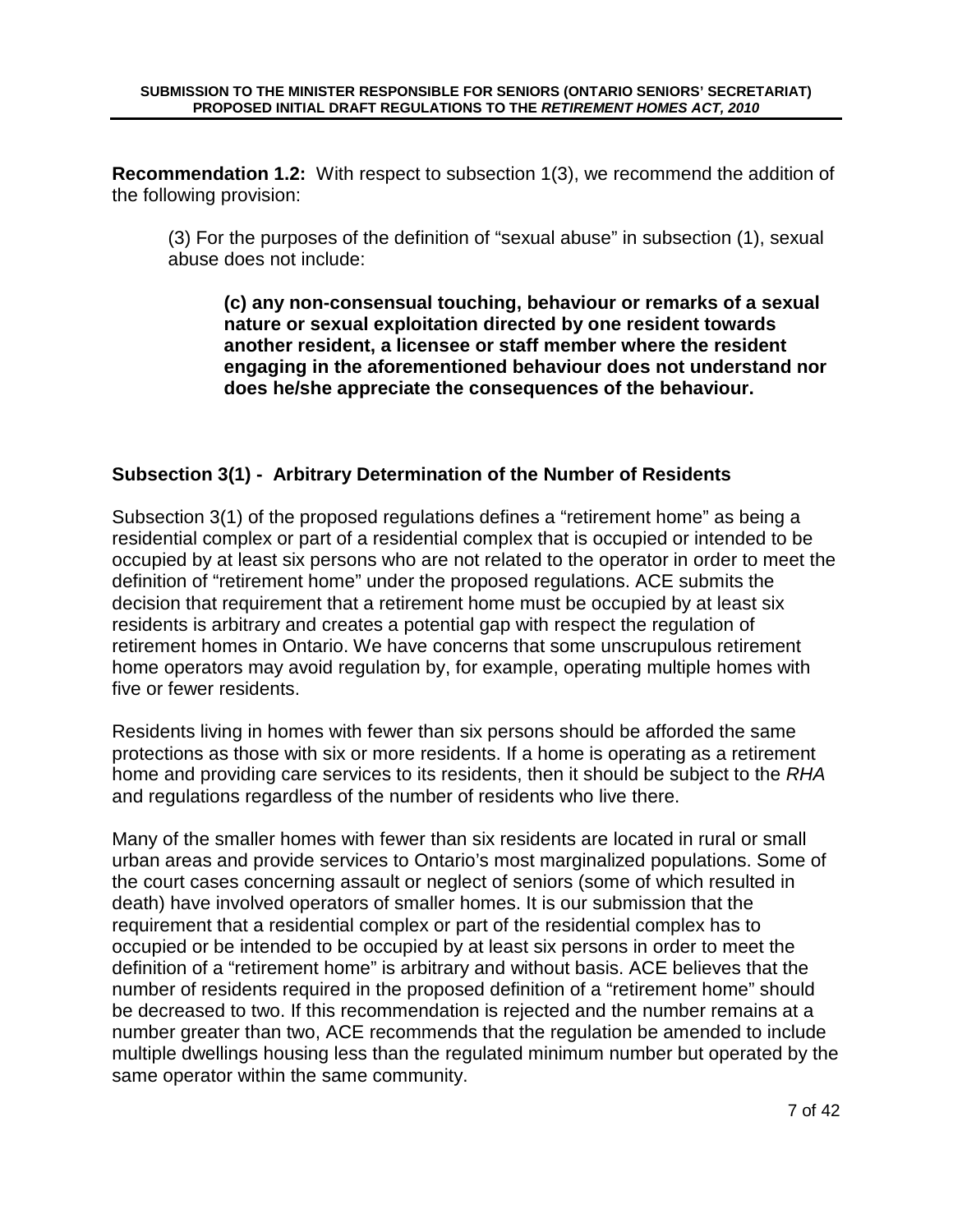#### **Subsection 3(1) - Not Being Related to the Operator**

Requiring that the residents of a retirement home to not be related to the operator of the home, creates yet another opportunity for unscrupulous operators to avoid regulation. For example, if only one of the residents is related to the operator but the remaining residents are not, this may mean that the home will not meet the definition of a "retirement home" as per subsection 3(1) of the proposed regulations and therefore will not fall under the jurisdiction of the RHA.

It is our submission that regardless of any familial relationship between a resident and an operator, if an operator of a retirement home is providing care services to residents for compensation then the home should fall under the jurisdiction of the RHA and regulations. Further, if a family member is receiving compensation to provide accommodation and care services then the regulatory system should equally apply to that situation. In our experience, elder abuse and neglect can occur in family situations and not just in relationships with strangers (i.e. tenancy in retirement home).

**Recommendation 3:** Amend subsection 3(1) of the proposed regulations to take out the words "who are not related to the operator of the home" so that it reads:

(1) For the purposes of clause (b) of the definition of "retirement home" in subsection 2(1) of the Act, a residential complex or the part of a residential complex that is a retirement home must be occupied or intended to be occupied **by at least two persons**.

# **DEFINTIONS FOR THIS REGULATION**

#### **Section 4 – Definitions**

Subsection 44(2) of the RHA suggests that different classes of licence relating to the provision of types of care services are possible if the regulations provide for this. ACE submits that the proposed regulations as they are currently drafted do not prescribe classes of licence but in fact, they should**. Classes of licence are important where some homes may be offering more extensive and complex health care services to residents such as a dementia care program. In these circumstances, the retirement homes providing such services should fall under a different class of licence where they are required to meet further standards as set out by the Authority.**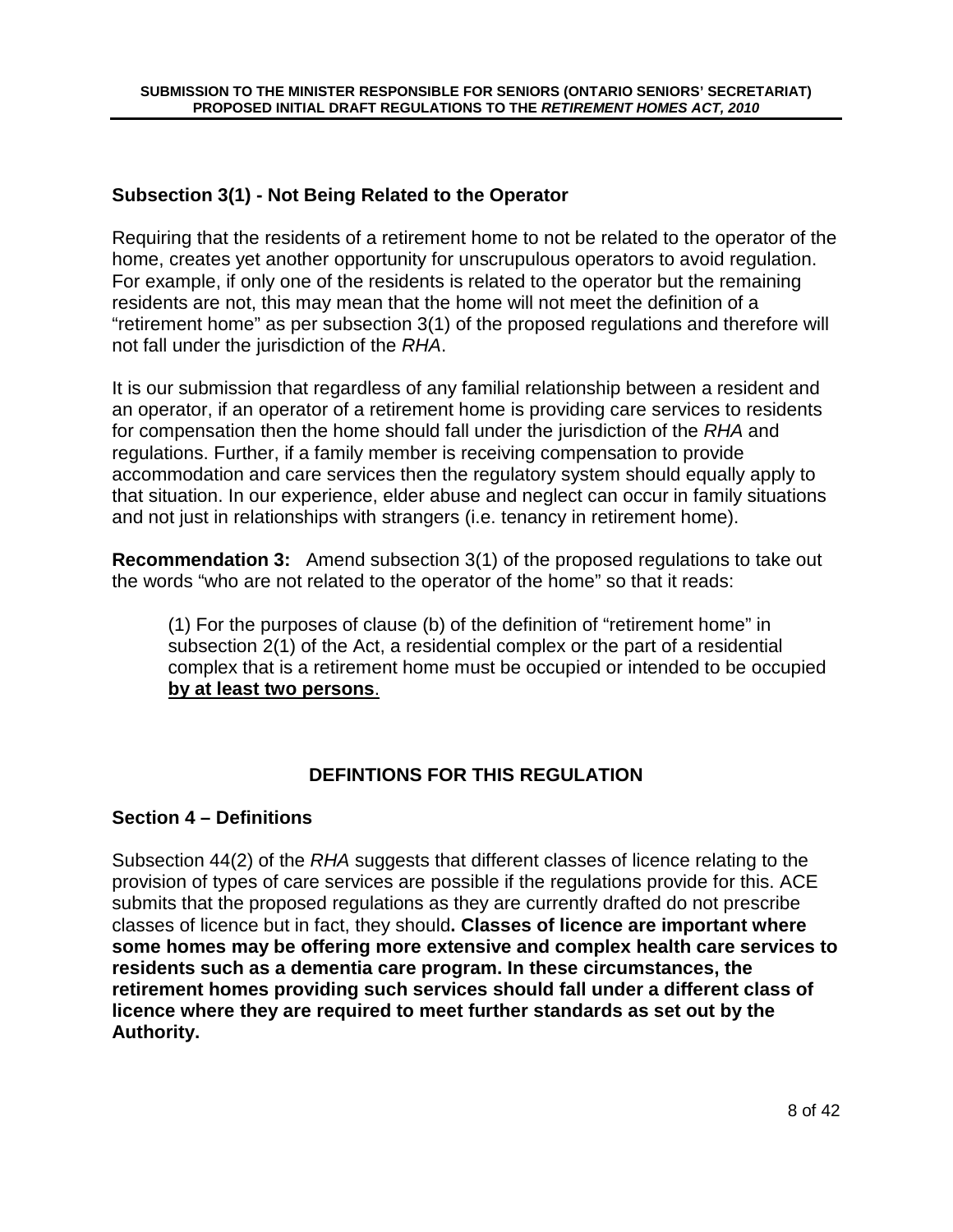We submit that the issuing of different classes of licence and the establishing of standards for care services by the Authority would ensure that the necessary safeguards required for offering such complex health care services are in place and that such services are monitored so that public can be confident in the regulatory scheme. The definitions of these different classes of licence should be included in section 4. We defer to the Minister and the OSS to determine what these classes should be and how they should be defined in the proposed regulations.

Section 4 of the proposed regulations currently provides definitions for the terms "altered skin integrity" and "drug" but does not go further to define any other terms of relevance or importance found in the proposed regulations. ACE submits that additional definitions for terms in the proposed regulations should be included in this section as well to provide further clarity.

Retirement homes are not long-term care homes and will not be regulated to the same extent. For this reason, we believe that if a retirement home is offering care services such as a "dementia care program" and/or a "skin and wound care program", the proposed regulations to the RHA should clearly define the parameters under which retirement homes can offer such programs. ACE submits that definitions should be included in section 4 for "dementia care program" and also, "skin and wound care program" – clearly setting out the parameters of these programs and, in the event that a retirement home is offering such services what exactly this means. The regulations should limit the scope of the care services a retirement home is able to provide to residents.

There should be clear language in the regulations with respect to how such programs will be developed and by whom; the implementation of these programs; their scope and how they will be monitored and/or supervised. ACE defers to the Minister with respect to the exact wording of the definitions. We submit that the Authority should be setting the standards for all retirement homes that are offering such programs to ensure quality control and afford protection to vulnerable residents.

In addition, ACE submits that section 4 should include definitions for the following terms and phrases, all of which are defined in the LTCHA O. Reg. 79/10:

- Adverse drug reaction
- Controlled substance
- Food service worker
- Regulated health profession
- Responsive behaviours

**Recommendation 4:** ACE recommends the creation of different classes of licence relating to the provision of types of care services as provided for at subsection 44(2) of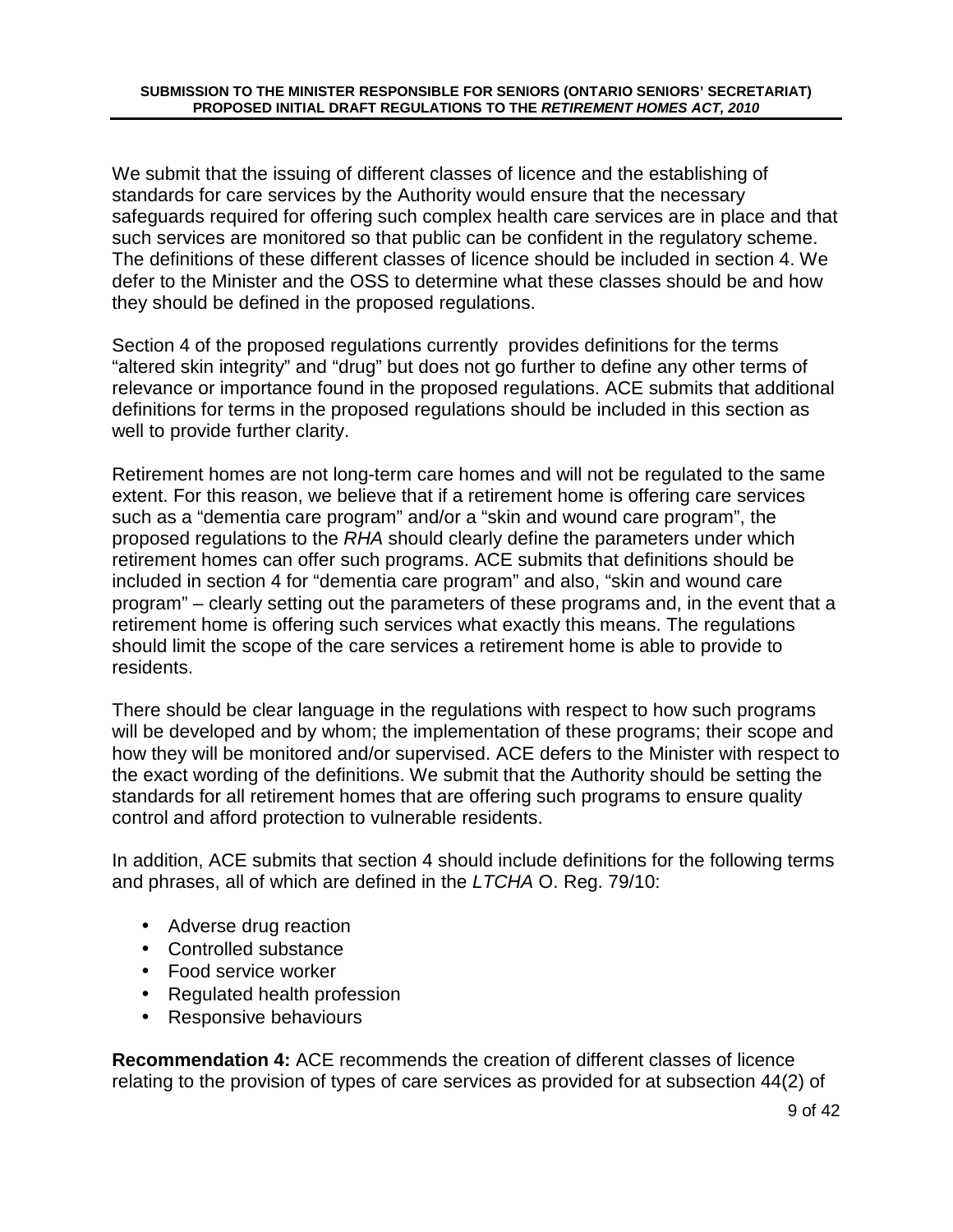the RHA and that the definitions for these different classes of licence should be included in section 4 of the proposed regulations.

**Recommendation 4.1:** ACE recommends that section 4 should define and further clarify the terms "dementia care program" and "skin and wound care program" as found in the proposed regulations.

**Recommendation 4.2:** ACE recommends further amendments to section 4 to include definitions for the following terms and these definitions should be the same as those found in the LTCHA O. Reg. 79/10, adverse drug reaction; controlled substance; food service worker; regulated health profession; responsive behaviours.

# **OPERATION OF A RETIREMENT HOME**

#### **Section 5 - Application for licence**

Subsection 5(2) sets out the documents and information that an applicant for a licence must provide to the Registrar of the Authority; including evidence satisfactory to the Registrar of all the information that the Registrar includes in the registers established under subsection 106(1) of the RHA. Subsection 5(3) provides for additional documents and information that an applicant for a licence must provide to the Registrar. ACE submits that in addition to the documents mentioned in subsections 5(3)(a) and (b), applicants should also provide financial information such as audited financial statements to the Registrar as part of the application process.

Subsection 5(4) states that an application for a licence shall include payment of the application fee set by the Authority. It does not go further to clarify whether one fee will be applicable for all applicants or whether the Authority will have separate classes of fees or graduated fees. ACE submits that given the broad range of care services that retirement homes operating within the province of Ontario offer, the proposed regulations should provide for graduated licences or separate classes of licences dependent upon what types of care services a home purports to offer.

Alternatively, if graduated and/or separate classes of licences are not going to be prescribed in the proposed regulations, then ACE submits that there should financial assistance provided to smaller, not-for-profit run retirement homes with respect to the application fees they will need to pay to obtain a licence.

As well, smaller retirement homes providing services to low-income residents in Ontario should not be required to pay the same licensing fees as larger, for-profit retirement homes as this will pose an undue hardship on these smaller operators and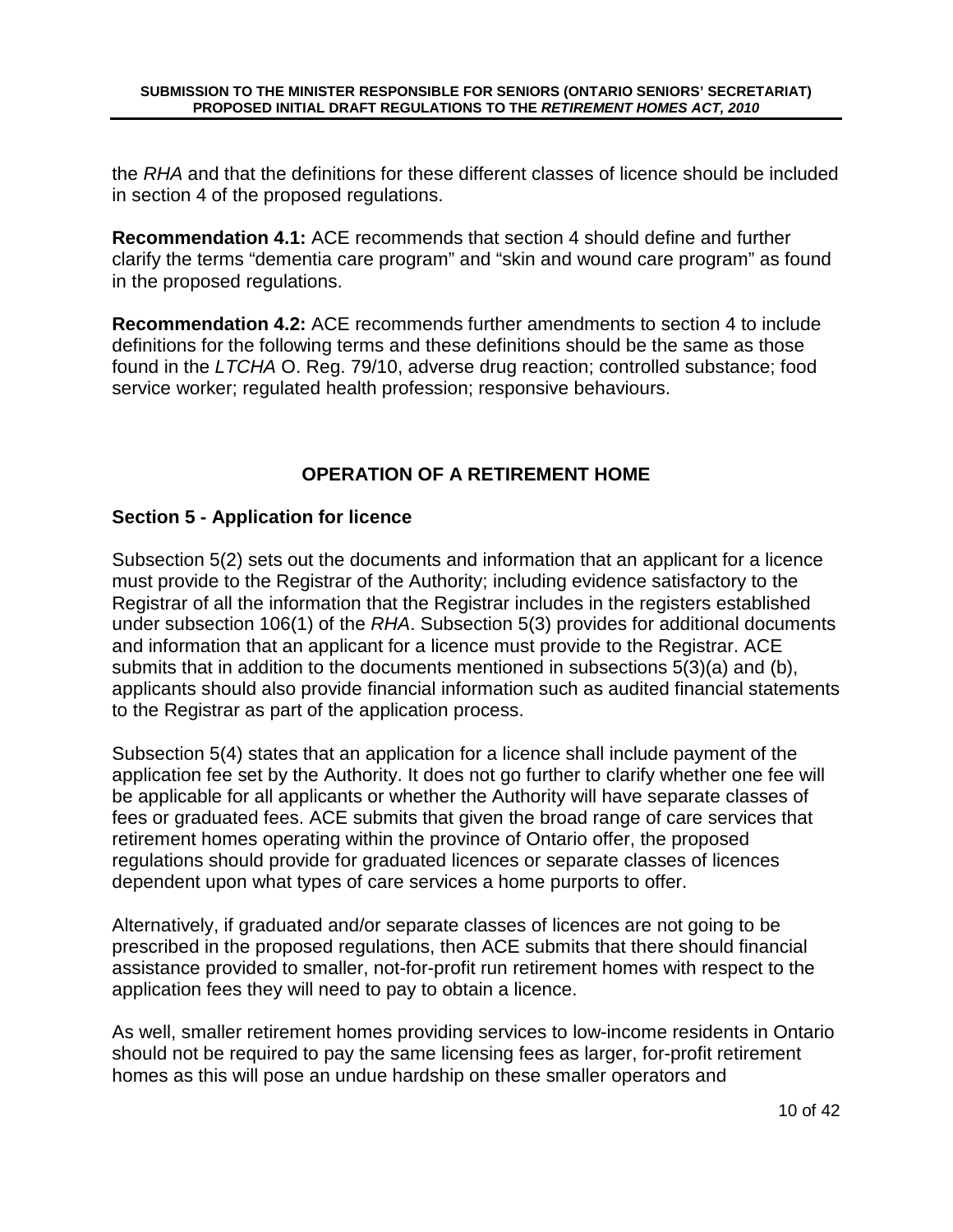subsequently on the more marginalized and vulnerable tenants that they house (i.e. if the operator choosing the pass costs of paying the licensing fee onto the residents). **Recommendation 5:** Amend subsection 5(3) to include an additional subsection (c) requiring an applicant for a licence to provide information in the form of audited and/or up to date financial information to the Registrar.

**Recommendation 5.1:** Amend subsection 5(4) to read as follows:

(4) An application for a licence shall include payment of the application fee set by the Authority that is in effect on the date the applicant makes the application. **The Authority shall determine the amount of the application fee based on an assessment of the information provided by an applicant for a licence as required in subsections (2) and (3) above, and any further relevant information that will assist the Authority in their assessment.** 

#### **Section 6 – Reduction in care services**

As per section 6 of the proposed regulations, retirement homes shall deliver, at least 90 days before the reduction in care services takes effect, written notice directly to each resident and give notice to the resident's substitute decision-makers, if any. ACE is concerned about residents not receiving sufficient enough notice to allow them to make the necessary arrangements for alternative services. As such, ACE submits that the timeframe that a licensee of a retirement home is to deliver written notice by should be extended to at least 120 days, if not longer.

In many instances, the care services that a resident is receiving from a retirement home are essential and it would pose an undue hardship on a resident if he/she is not given enough time to make alternative arrangements for service provision. ACE submits that given the difficult situation a resident would be put in should he/she not be made aware that there is to be reduction in care services, licensees should be required to deliver written notice of the service reduction to resident and/or their substitute decision-makers by a verifiable means of delivery. ACE submits that section 6 of the proposed regulations should also clearly state what must be included in the written notice informing a resident of a reduction in care services.

In addition to delivering written notice to the resident and his/her substitute decisionmakers (where applicable), the licensee should be required to notify the Authority of any anticipated reduction of care services prior to the reduction taking effect. Notice should be given to the Authority at least 120 days before the reduction in care services takes effect as well.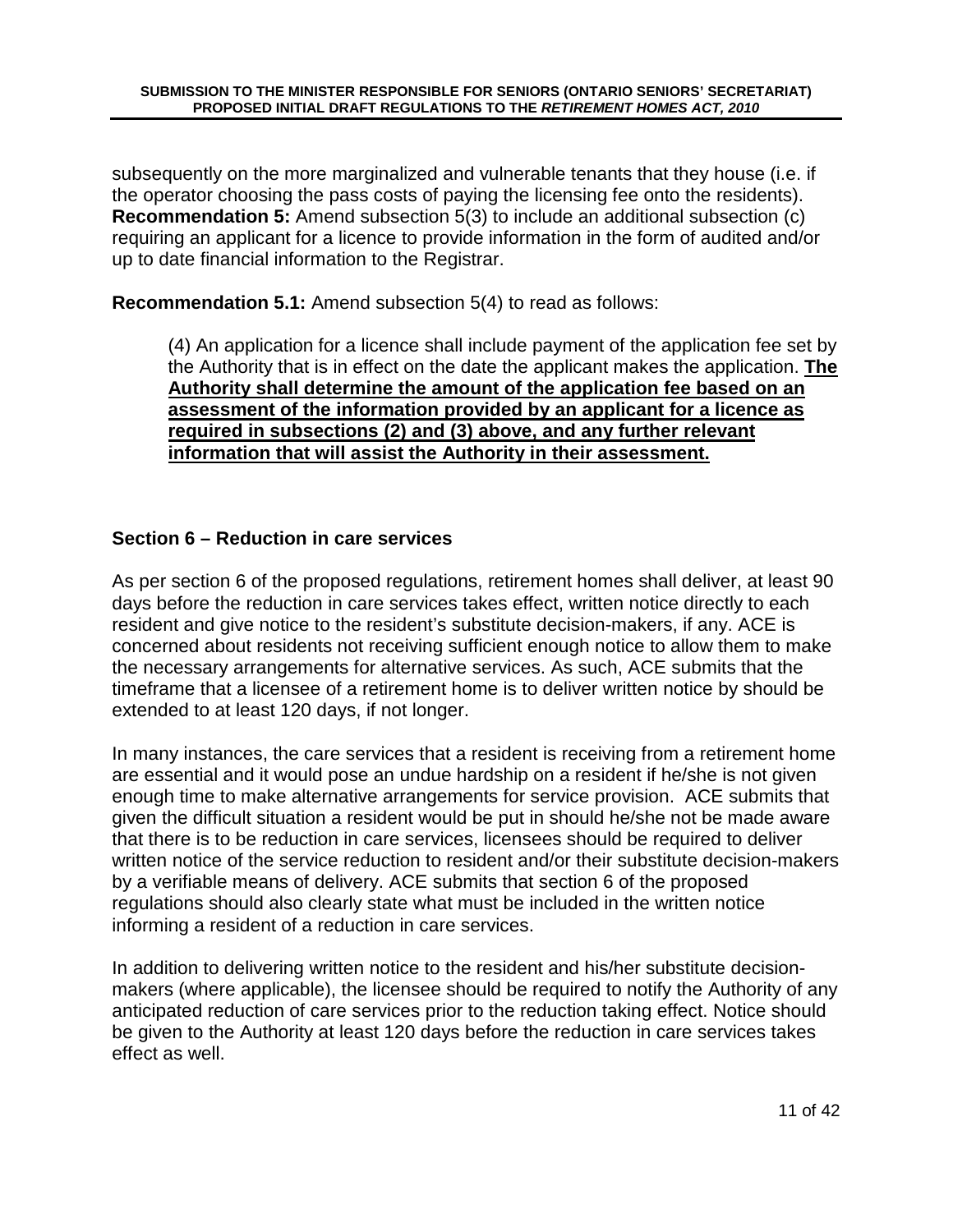**Recommendation 6:** Amend section 6 of the proposed regulations to read:

6.(1) For the purposes of subsection 44(1) of the Act, the licensee of a retirement home shall, at least **120 days before** the reduction in care services takes effect, deliver the written notice mentioned in clause 44(1)(a) of the Act directly **by a verifiable means of delivery** to each resident and give notice to the resident's substitute decision-makers where the resident is incapable.

**(2) The licensee of a retirement home shall, at least 120 days before the reduction of care services takes effect, provide notice to the Registrar of the same; and** 

**(3) Written notice as mentioned in subsection (1) above shall include the following information:** 

- **(a) the reasons for the reduction in care services;**
- **(b) a summary of the care needs of the residents and a summary of the care services that will be reduced; and**
- **(c) a list of alternate external care providers that may be available to meet the needs of the residents who will be affected by the reduction in care services.**

# **Section 7 - Ceasing to operate a retirement home**

ACE submits that the Authority should issue an order against a licensee for the failure to provide a transition plan by the specified date as required in section 7 of the proposed regulations. The order or penalty may be financial but ACE submits that if such is the case, the provision should prohibit the licensee from passing on any fines to the residents.

We believe that the decision on the part of a licensee to cease operating a home as a retirement home will have serious implications for residents of the home and in many cases it may be difficult to secure alternate housing to meet the specific and perhaps complex needs of the residents. ACE submits that section 7 of the proposed regulations need to be amended to allow for as much notice as possible to residents where a licensee intends to cease operating as a retirement home, but also requiring retirement homes to provide transition plans to the Registrar sooner rather than later. Where a licensee fails to provide for a smooth transition for a resident, we submit that the Authority should step in.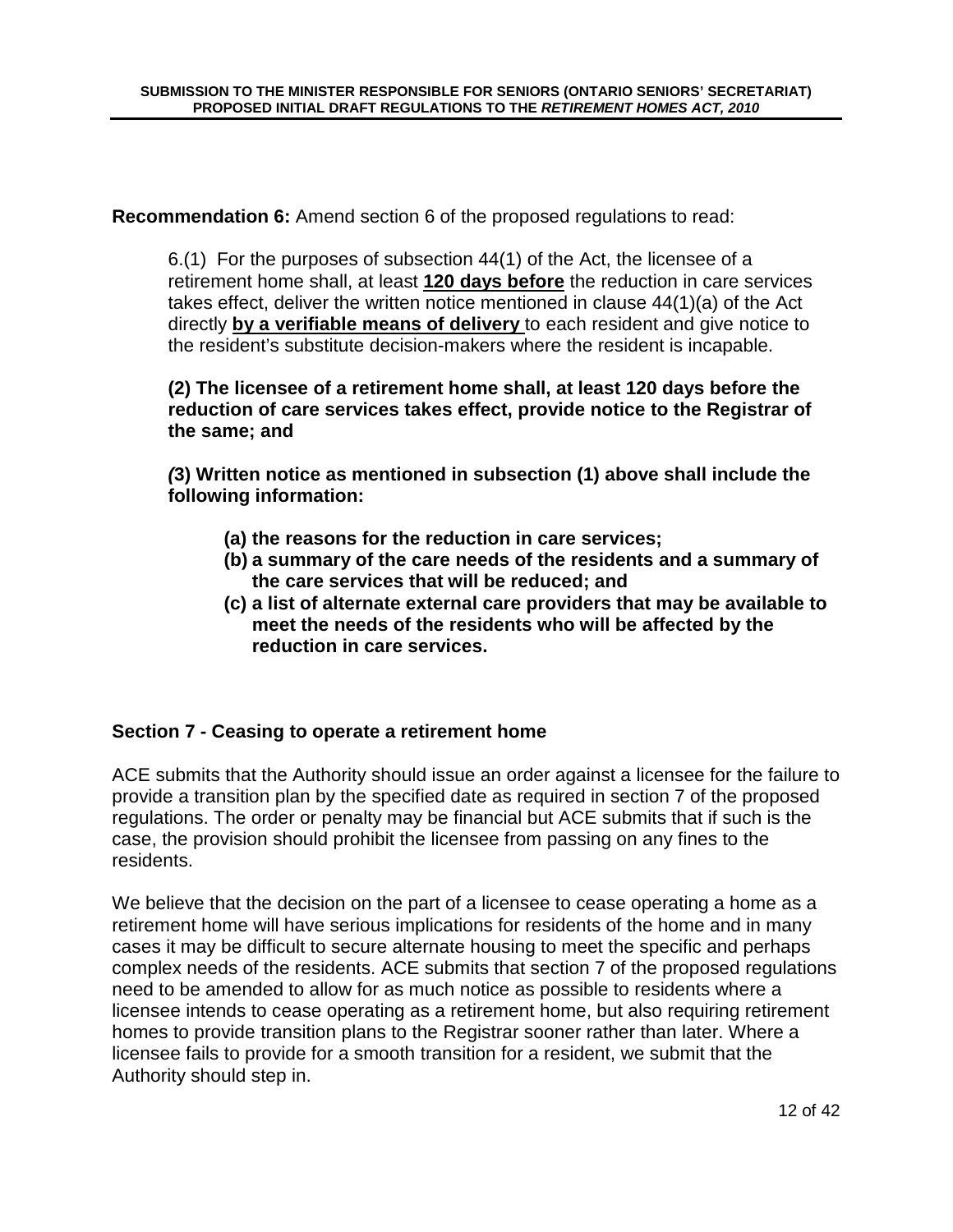**Recommendation 7:** Amend subsection 7(1) to read as follows:

(1) For the purposes of section 49 of the Act, the licensee of a retirement home shall give the Registrar the transition plan mentioned in clause 49(1)(a) of the Act to the Registrar at least **180 days** before the home ceases to be operated as a retirement home.

**Recommendation 7.1:** Amend subsection 7(2)(f) to read:

(2)(f) a summary of the care needs of the residents and a summary of care services that the licensee provides to the residents **prepared in accordance and upon review of all current information and care plans for the residents receiving care services from the retirement home.**

**Recommendation 7.2:** The transition plan should include a description of how the licensee will deal with any money the residents have entrusted to the licensee. ACE submits that subsection 7(2)(j) should be amended to read:

(2)(j) **a complete accounting of any monies that residents have entrusted to the licensee** and a description of how the licensee will deal with any money that the residents have entrusted to the licensee;

**Recommendation 7.3:** ACE submits that aside from just including a declaration in subsection 7(2)(l) of the proposed regulations that the licensee will comply with clause 49(1)(d) of the Act, the licensee should be required to include in the transition plan filed with the Registrar the actual information provided to the resident or a description of the actions taken to find appropriate alternate accommodation and/or to facilitate the access to or contacting of any external care services that a resident needs. We recommend subsection 7(2)(l) be amended to:

(2)(l) a declaration by the licensee that the licensee will comply with clause 49(1)(d) of the Act, **including a description of any steps taken by the licensee to find appropriate alternate accommodation for the resident or to facilitate the resident's access to any external care providers that the resident needs;**

**Recommendation 7.4:** Amend subsection 7(3) to require the licensee of a retirement home to deliver, **by a verifiable means of deliver, at least 180 days** before a retirement home ceases to be operated as a retirement home, written notice to each resident and the resident's substitute decision-makers, **where the resident is incapable**. Such written notice should include the following: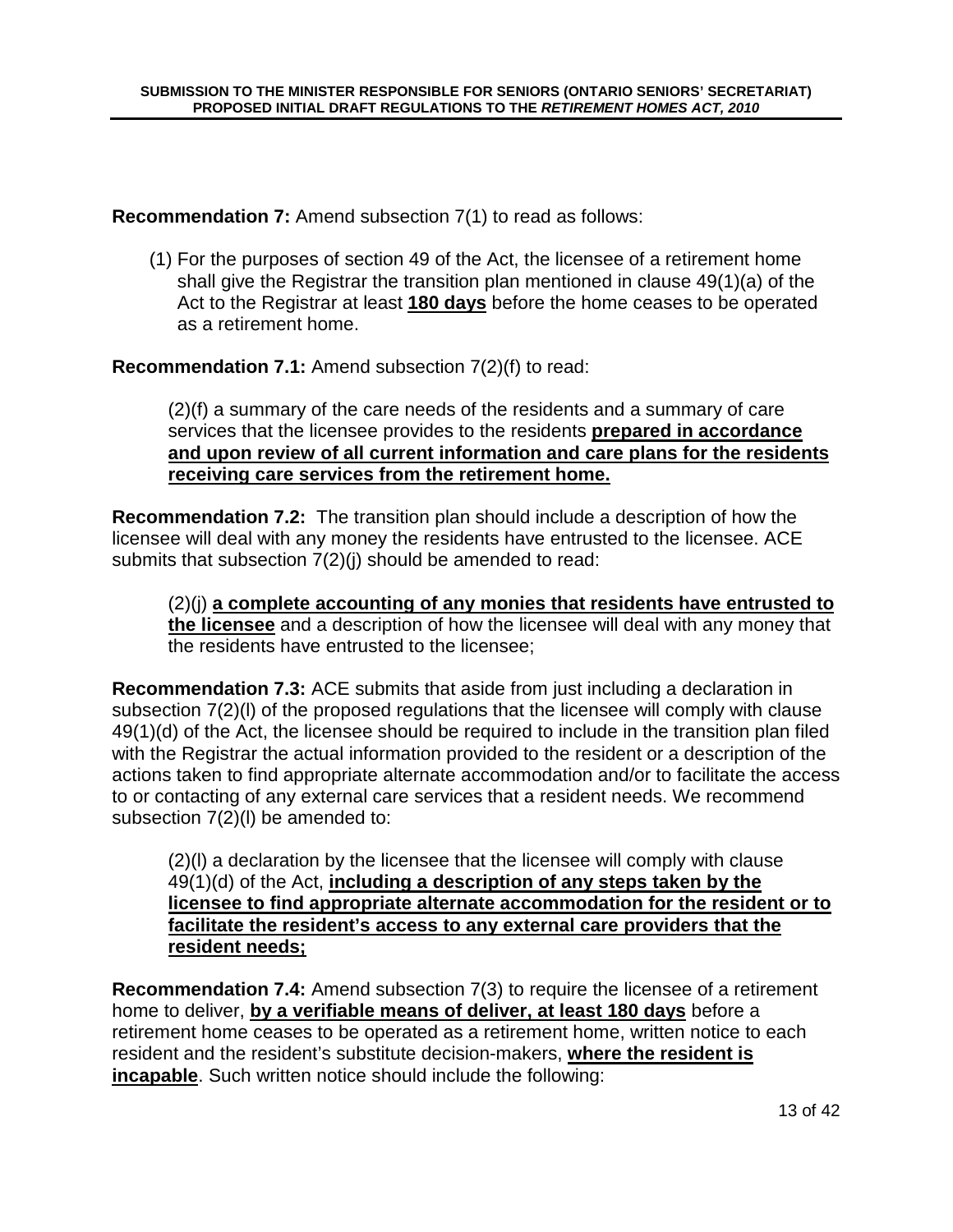- **(a) the reasons as to why the home is ceasing to operate as a retirement home;**
- **(b) Information with respect to alternate accommodation and external care providers in order to facilitate appropriate alternatives to meet the needs of residents who are going to continue to reside in the home despite the fact that it will cease to operate as a retirement home; and**
- **(c) Information with respect to the assistance the licensee can provide to residents to help them find appropriate alternate accommodation.**

# **RESIDENTS' RIGHTS**

#### **Section 8 – Copies of agreements to residents**

Section 8 of the proposed regulations requires that a licensee provide a resident and a resident's substitute decision-makers, if any, copies of the resident's plan of care and a copy of each written agreement between the licensee and the resident. The nature of the written agreements between the licensee and the resident, however, is such that they may cover both property as well as personal care issues. Further, a resident's plan of care is a confidential and personal health document that contains sensitive information that a resident may not want their substitute decision-maker to have access to if the resident is capable. Where a resident may have someone assisting them with their finances, it may very well be the case that the resident does not want the same individual to have access to the resident's plan of care either.

Based on these complicated and interconnected privacy issues, we submit that there needs to be greater clarity with respect to how the copies of written agreements and the plan of care are to be provided and to whom.

ACE submits that the wording in this section should clearly set out specific timeframes by which a licensee should provide to a resident or a resident's substitute decisionmakers copies of any written agreements and the plan of care. Further, it is our position that written agreements between the licensee and the resident as well as the resident's care plan should not be automatically provided to the resident's substitute decisionmakers unless the resident is incapable or the resident consents and so directs.

Section 8 does not set clear enough timeframes and states only "as soon as possible" after an agreement is made or the plan of care is developed as being when a licensee is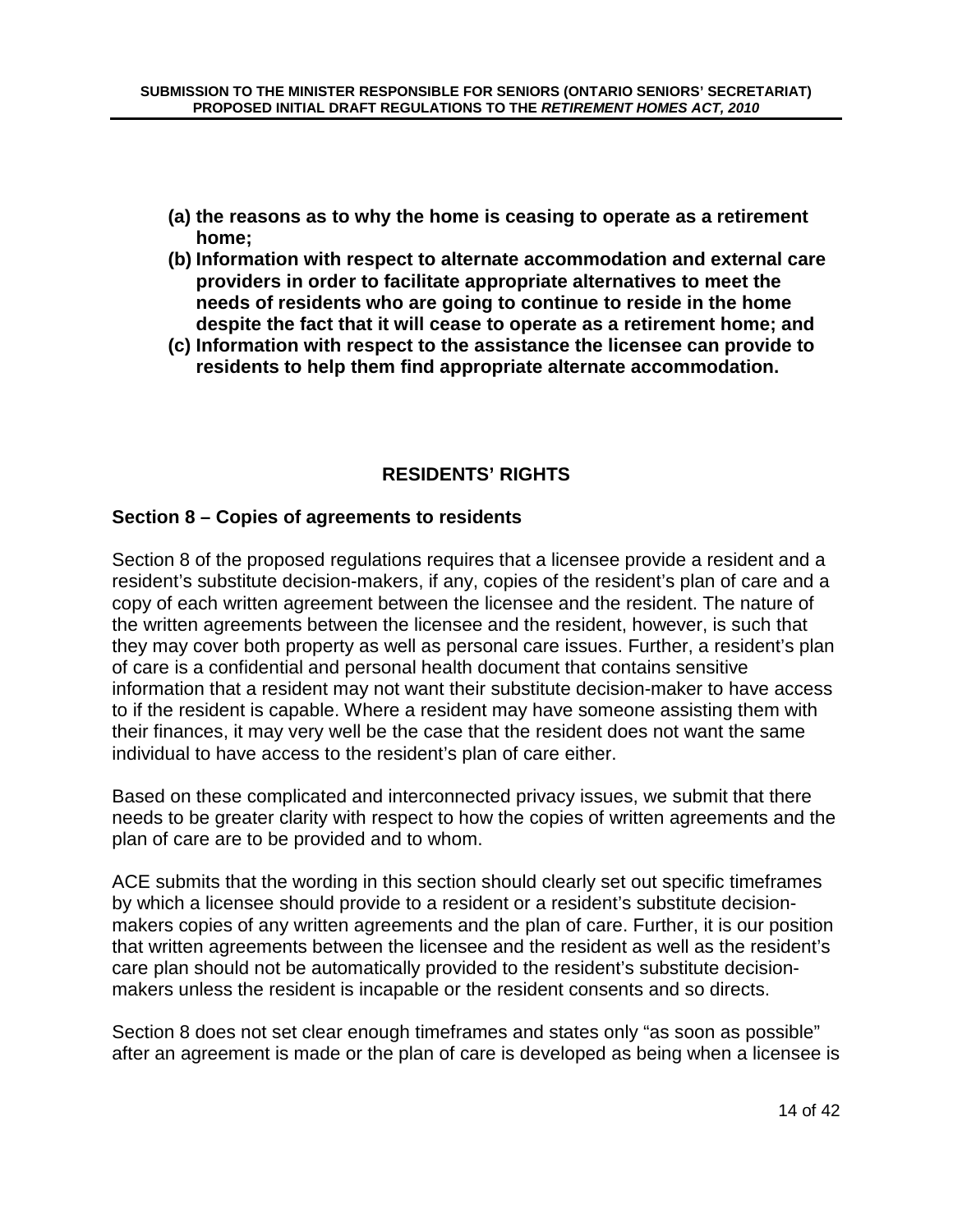supposed to provide these key documents. It is our opinion that there is no reason why the agreement and the plan of care must be provided at the same time.

**Recommendation 8:** Delete the current wording in section 8 of the proposed regulations and replace with the following:

#### **Copies of agreements to residents:**

**8. For the purposes of informing residents of their rights set out in the Residents' Bill of Rights, the licensee of a retirement shall provide to each resident of the home and to anyone else designated by the resident and where the resident is incapable, to the resident's substitute decisionmakers, the resident's plan of care and a copy of each written agreement between the licensee and the resident,** 

- **(a) immediately after the agreement is made between the licensee and the resident;**
- **(b) within 21 days after the resident commences residency; and**
- **(c) whenever the resident or any of the resident's substitute decision-makers, where the resident is incapable, requests a copy.**

#### **Section 9 – Agreement before resident commences residency**

ACE agrees for the most part with section 9 of the proposed regulations setting out what needs to be in the agreement prior to a resident commencing their tenancy (residency) at a retirement home. In addition to the statements required under subsection 9(b) and (c) of the proposed regulations, however, ACE submits that a notice should also be included in the agreement with respect to sections 68 to 71 of the Act which cover the following: restraints prohibited, permitted confinement, notice requirements, access to a rights adviser and other related issues. As confinement is a very important issue that could greatly impact a resident's decision to enter into a tenancy agreement (a requirement under the Residential Tenancies Act) with a retirement home, we believe that this information should be included in the agreement before a resident commences his or her tenancy (residency).

In addition, we submit that the agreement between the licensee and the resident should also contain a statement that the licensee has provided the Care Homes Information Package (CHIP) that a licensee is required to provide to a resident under the RTA.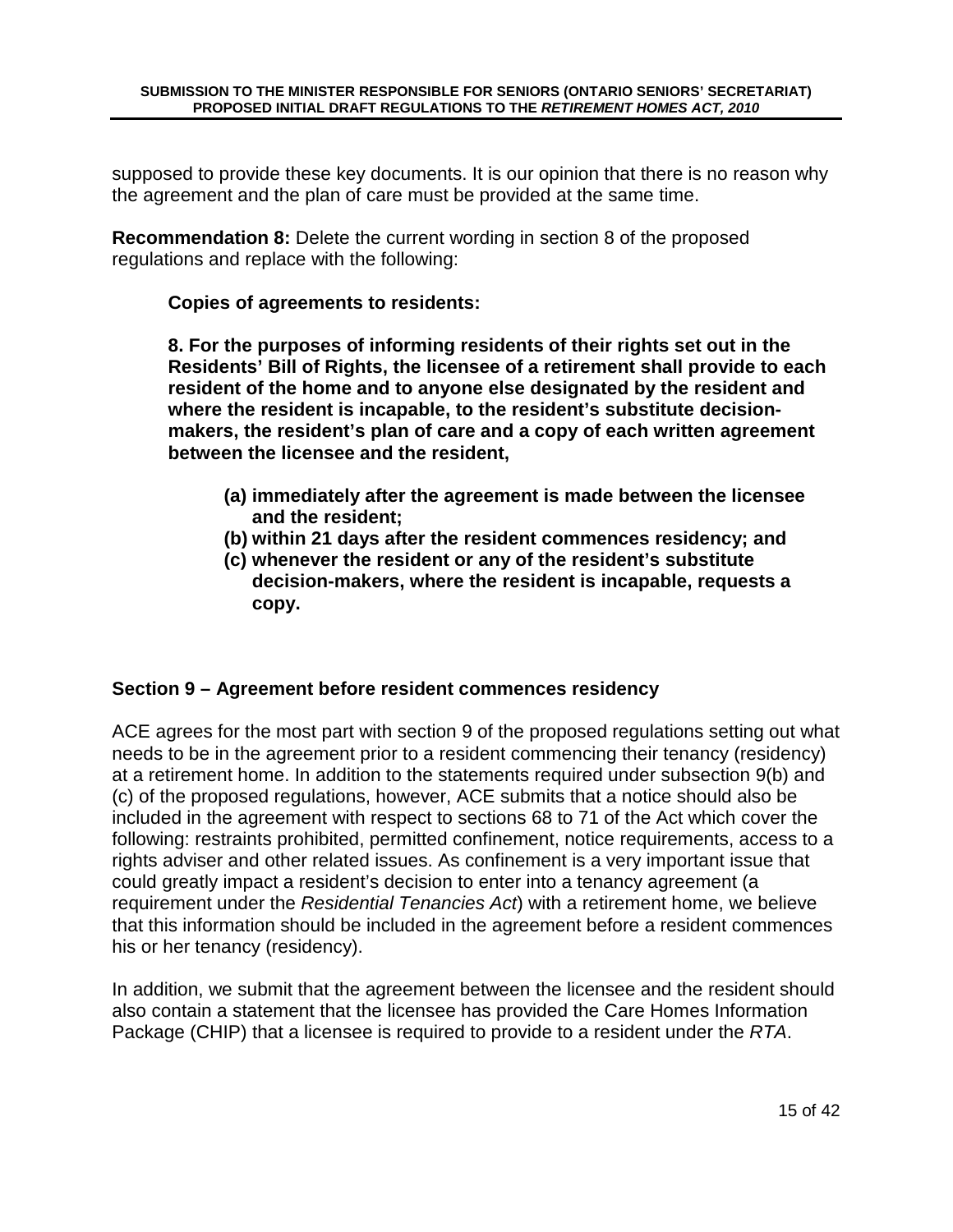**Recommendation 9:** Include an additional subsections between (c) and (d), providing notice to residents of the fact that restraints are prohibited under the RHA except under the common law and also, notice to the residents of the sections of the RHA that address confinement to a secure unit of the home.

**Recommendation 9.1:** Include an additional provision in subsection 9 to read:

(**e) under the heading "Residential Tenancies Act, 2006 Provisions" or the equivalent of that heading in the language if the agreement if the agreement is not in English, a statement from the licensee that the Care Homes Information Package (CHIP) with the information stipulated at section 47 of the Residential Tenancies Act, 2006 Ontario 516/06 has been provided to the resident.** 

#### **Section 11 – Posted information**

We submit that as retirement homes are tenancies, the proposed regulations should require contact information for the Landlord and Tenant Board to be posted in an area at the retirement home that is accessible and of which all residents are aware.

Further, as there may be some circumstances in which retirement homes will propose that residents should be confined to a secured unit, ACE submits that contact information for the rights adviser should also be required to be posted in an area of the home that is accessible and of which all residents are aware.

**Recommendation 11:** The information that a licensee of a retirement home is required to post shall include contact information for the Landlord and Tenant Board and contact information for the Rights Adviser.

**Recommendation 11.1:** Section 11 of the proposed regulations should make it clear that the information is to be posted in a location that all residents are aware of and the posted information should be easily accessible.

# **Section 13 – Hiring staff and volunteers**

There is no comparable section in the proposed RHA regulations to section 47 of the LTCHA, O. Reg. 79/10, which specifies the qualifications of personal support workers hired by licensees under that legislation to provide personal support services. ACE submits that a similar provision to section 47 of the LTCHA O. Reg. 79/10, should be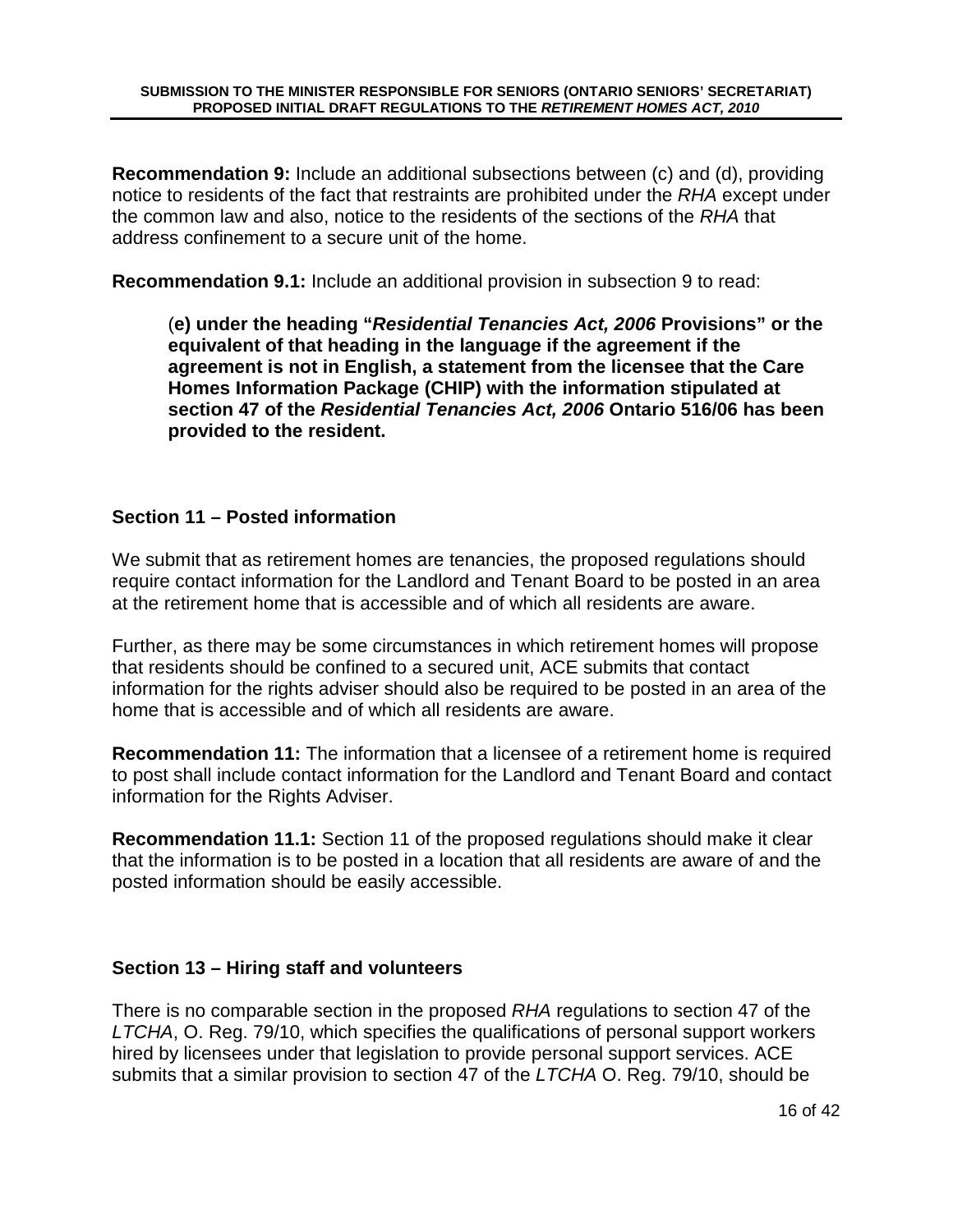included in the proposed RHA regulations with respect to the hiring of staff and volunteers beyond the requirements of section 13 of the proposed regulations.

Further, we submit that where a licensee is hiring staff to provide direct care to residents, they should be required to keep staff records as per section 234 of the LTCHA, O. Reg. 79/10. Where a licensee is providing care services indirectly through arranging them via a third party provider, the licensee should review the credentials of the third party service provider and their staff as well as keep records of the same.

**Recommendation 13:** Include an additional provision similar to section 47 of the LTCHA, O. Reg. 79/10, setting out the qualifications required of personal support workers or of other staff directly employed by the licensee or contracted to provide care services at a retirement home.

**Recommendation 13.1:** Include a provision in the proposed regulations requiring a licensee to retain staff records. The wording of this provision should be the same or comparable to that found at section 234 of the LTCHA, O. Reg. 79/10 79/10.

**Recommendation 13.2:** Include a provision in the proposed regulations that requires licensees who arrange for a third party to provide care services at a retirement home to review the credentials of the contract staff and the third party service provider/company keep records of the information reviewed.

# **Section 14 – Staff training**

ACE submits that given that staff providing care services at retirement homes are often working with older adults who may have varying degrees of vulnerability and complex care needs, there should be no delay in staff receiving the necessary training to provide direct care services to clients.

Where one of the care services that a retirement home offers is a dementia care program, ACE submits that there should be specialized training for staff providing services through such a program and that this training should be delivered by someone who has expertise in dementia and care of older adults. The training for retirement homes providing dementia care programs should be approved by the Authority as per evidence-based practice or prevailing standards.

**Recommendation 14:** Amend subsection 14(3) to read as follows: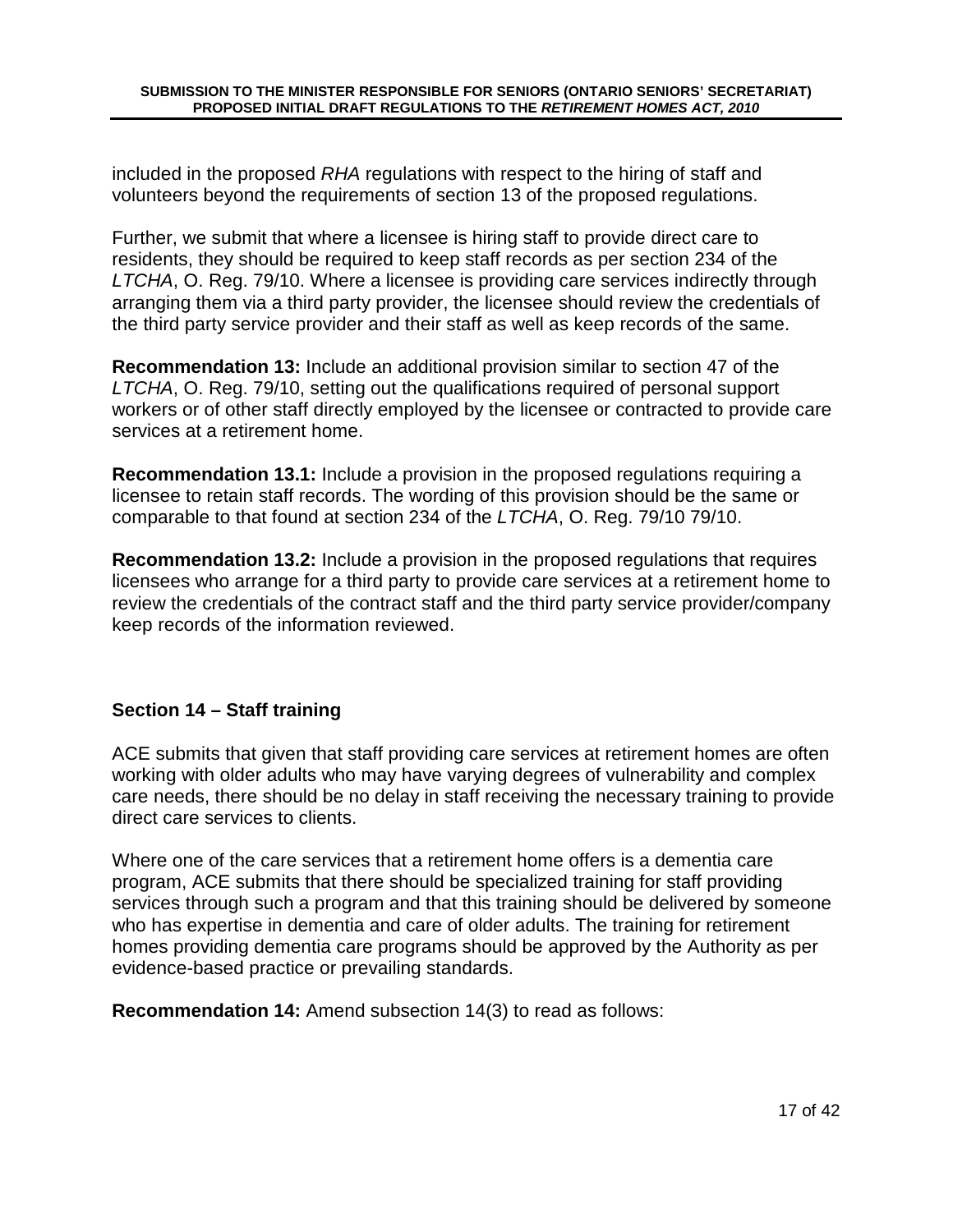- (3) For the purposes of paragraph 5 of subsection 65(5) of the Act, every licensee of a retirement home shall ensure that every staff member who provides a care service to a resident has received or receives training in,
	- (a) ways to encourage mental stimulation in residents, ways to provide mental stimulation to residents and the positive effects of encouraging and providing such mental stimulation;
	- (b) each care service offered in the home, and especially the care services that are relevant to the staff member's duties in the home; and
	- (c) **where one of the care services offered and to be provided is a dementia care program, specialized training in providing care to clients with dementia and working with older adults, as determined by the Authority.**

**Recommendation 14.1:** Amend subsection 14(4) of the proposed regulations by removing the words "…as soon as possible and, in any event, no later than six months from the later of the day this section comes into force and the day the person becomes a staff member at the home" and replace with: "**no later than 21 days from the later of the day this section comes into force and the day the person becomes a staff member at the home**."

# **Section 15 – Policy of zero tolerance of abuse and neglect**

Section 15 of the proposed regulation sets out the requirements that a retirement home must have with respect to a policy of zero tolerance of abuse and neglect. We submit that amendments should be made to this section to strengthen the protection of residents. For example, we recommend that for the purpose of consistency, effectiveness and ensuring procedural fairness, all programs for preventing abuse and neglect should meet certain standards to be set by the authority and that section 15 of the proposed regulations should state as such.

To further reinforce the protection of residents against potential abuse and neglect, ACE submits that a provision should be included in section 15 to require the licensee of a retirement home to include as part of their program to promote zero tolerance of abuse and neglect including information on elder abuse and on third party agencies who are available to provide support to any resident who experiences abuse and neglect.

It is our position that section 15, as it is currently drafted, does not go far enough to describe exactly what the "procedures and interventions" or "strategies" [see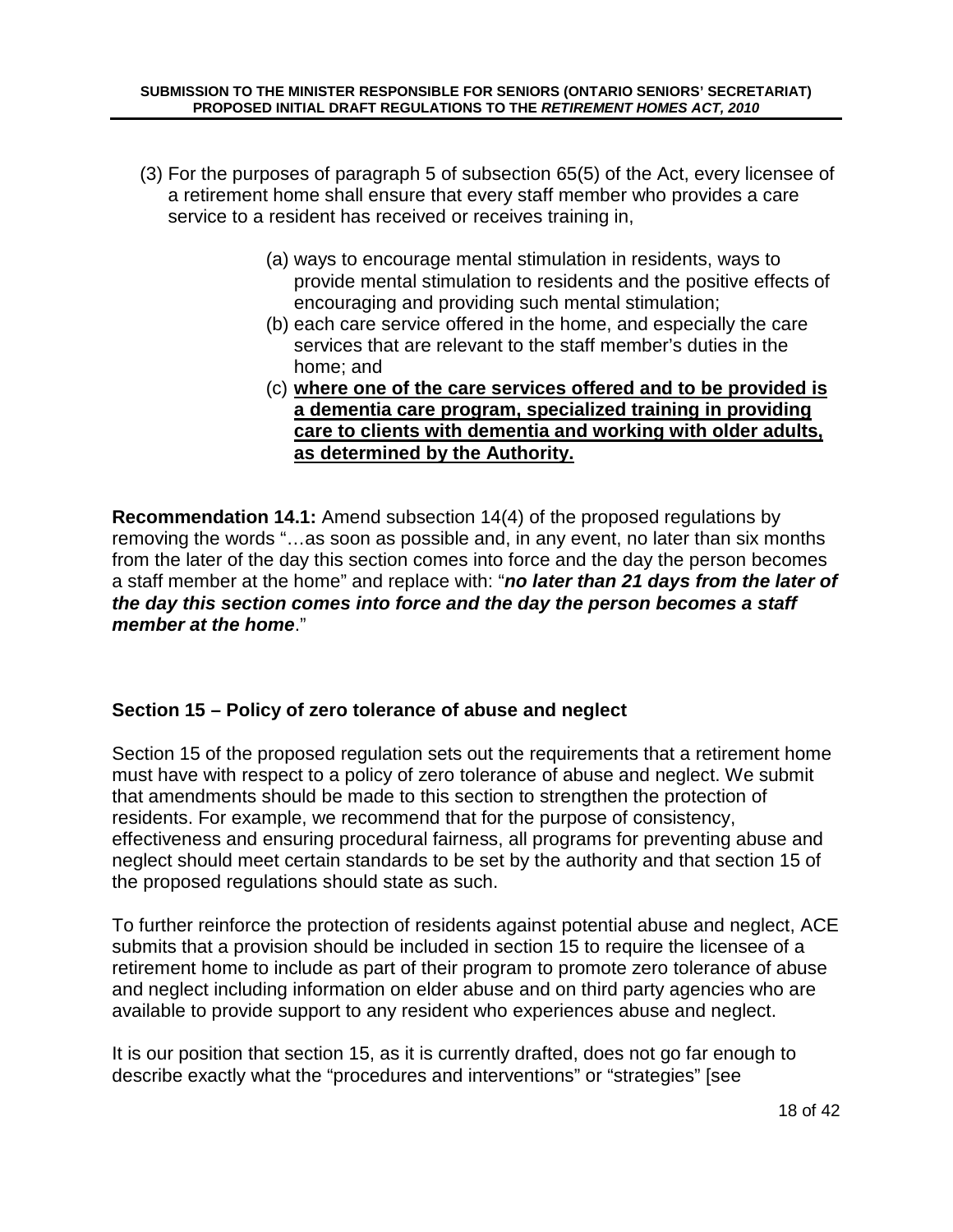subsections 15(3)(a) to (c)] are that a licensee will be required to take in order to ensure that residents are protected from abuse and/or neglect. If the regulations to the RHA are not going to specify what these "procedures and interventions" and "strategies" are, then we submit that it should be left to the Authority to set the standards that a retirement home must meet with respect to any policy regarding zero tolerance of abuse and neglect or any procedure dealing with the same issues.

In the event that an incident of abuse and/or neglect is discovered by a licensee of the retirement home, ACE submits that the proposed regulations should require that the licensee ensure that the person(s) alleged to have committed the abuse and/or neglect is no longer allowed to work with the complainant or "victim" while an investigation is taking place. Further, that any staff alleged to have committed abuse and/or neglect should only be allowed to work under supervision during the course of an investigation.

**Recommendation 15:** Add to section 15 of the proposed regulations that any program for preventing abuse and neglect; procedures for investigating and responding to alleged, suspected or witnessed abuse and neglect; and policy to promote zero tolerance of abuse and neglect of residents must meet standards set by the Authority.

**Recommendation 15.1**: Amend subsection 15(3)(a) to read:

15(3)(a) contain procedures and interventions to assist and support residents who have been abused or neglected or allegedly abused or neglected, **including the provision of relevant information available concerning elder abuse either developed by the licensee or by a third party;** 

**Recommendation 15.2**: Include in section 15 of the proposed regulations protections for residents who are "victims"/complainants; including ensuring that once a complaint is made that persons who are alleged to have abused or neglected a resident are no longer allowed to work with that resident during the investigation and/or that they are only permitted to work during the course of the investigation under supervision.

**Recommendation 15.3:** Amend subsection 15(3)(d)(i) by removing the words "**...that has resulted in a physical injury or pain to a resident or that causes distress to a resident that could potentially be detrimental to a resident's health or well-being**".

**Recommendation 15.4:** Amend subsection 15(3)(d)(ii) by removing the word **"witnessed"**.

**Recommendation 15.5:** Amend subsection 15(3)(g)(v) to require that the written record that is prepared is provided to the Authority at least once every calendar year for review.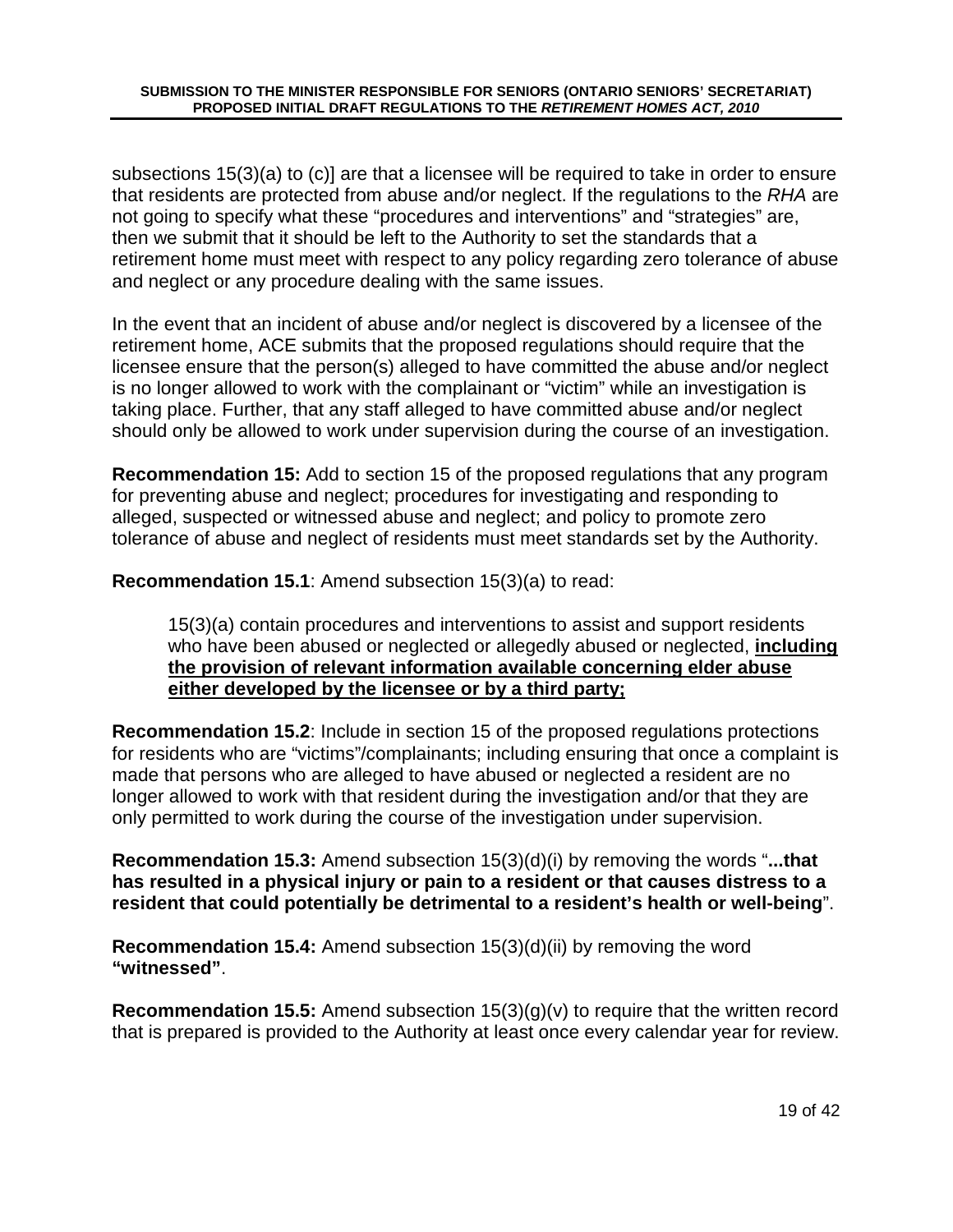# **STANDARDS FOR RETIREMENT HOMES**

**Section 16 – Temperature control Section 17 – Cleanliness Section 18 – Pest control Section 19 – Maintenance** 

With respect to sections 16 to 19 of the proposed regulations, ACE submits that where it states that a licensee of a retirement home "shall ensure that timely action" is taken, whether it be with respect to extreme temperature changes in the home or pests, that instead of the words "timely action" a clear timeframe should be stated by which the licensee should address these concerns. In some circumstances, residents in a retirement home may be particularly vulnerable to extreme temperature changes in a home due to health related issues. Therefore, we believe that clearer timeframes are necessary to ensure that action is taken immediately in these situations.

In terms of cleanliness standards at retirement homes, one of the complaints we have heard from residents is that there are instances where operators are not providing custodial/cleaning staff with adequate cleaning and other supplies (i.e. toilet paper) to ensure that common areas are kept clean. ACE submits that subsection 17 of the proposed regulations should not only state that every licensee should ensure that common areas are clean and sanitary but that licensees should ensure that there is an adequate supply of cleaning and sanitary products made available at all times.

**Recommendation 16:** Amend subsection 16(3) to read:

Every licensee of a retirement home shall ensure that action is taken **as soon as reasonably possible, but no later than forty-eight (48) hours** to deal with extreme temperature changes in the home.

**Recommendation 17:** ACE recommends that in addition to what is stated in the proposed regulations at subsection 17(1), reference should be made to a licensee being required to ensure that adequate supplies, such as cleaning and sanitary supplies, are provided to custodial/cleaning staff to ensure that common areas are clean and sanitary at all times. As well, licensees should ensure that common areas, such as public bathrooms, at the home are adequately stocked with supplies (i.e. toilet paper, paper towels, etc.)

**Recommendation 18**: Amend subsection 18(3) in the proposed regulations to read: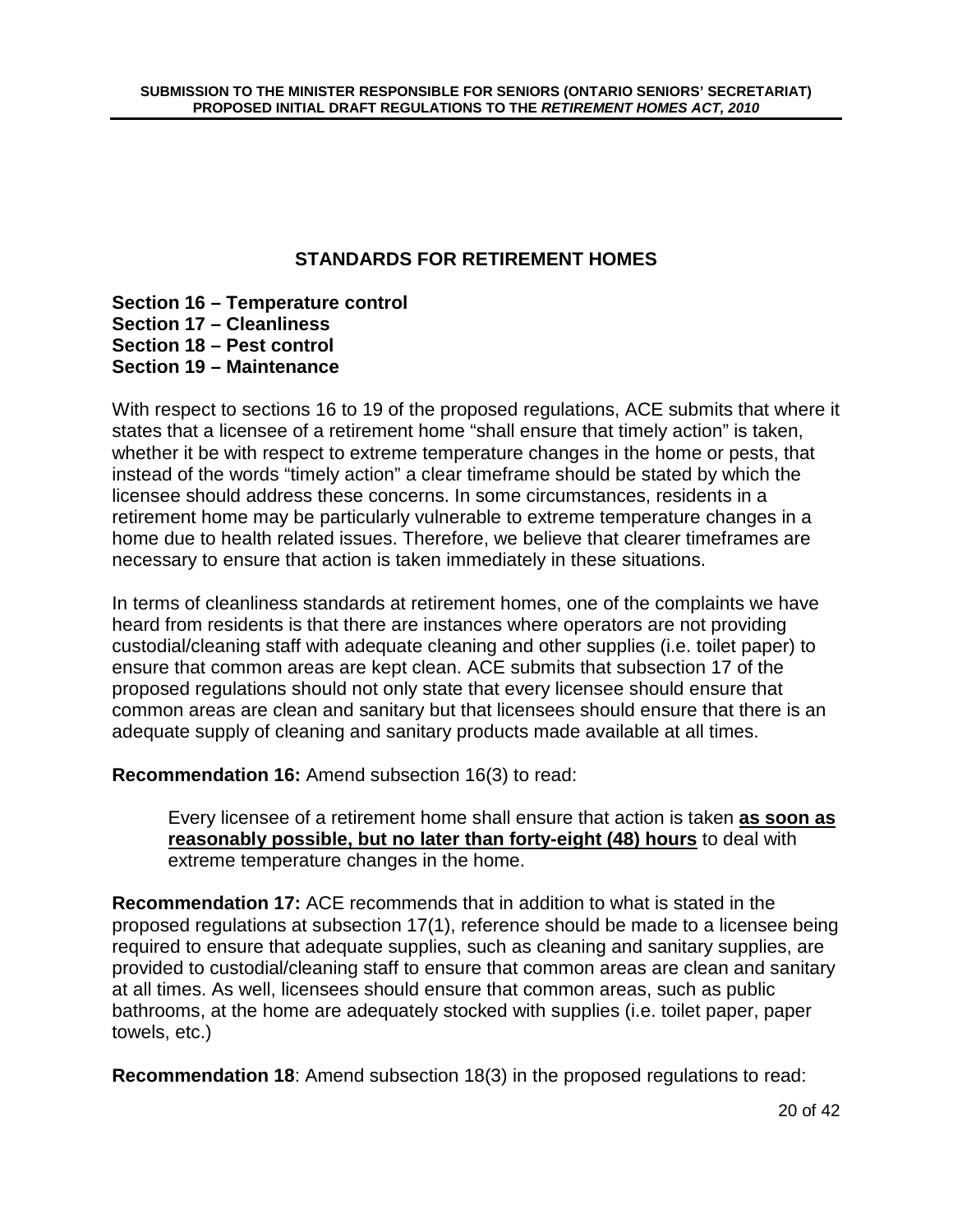#### The licensee shall ensure that action is taken **as soon as reasonably possible, but no later than forty-eight (48) hours,** to deal with pests in the retirement home.

# **Section 20 – Food Preparation**

Where retirement homes are offering, as one of their care services, the provision of meals, it is important that they adhere to the necessary standards and safeguards with respect to the handling, preparing and transporting of food. This is particularly important where some residents in retirement homes may have compromised immune systems and be particularly susceptible to food poisoning.

Upon comparison of the proposed regulations to the RHA with respect to food preparations and those in the LTCHA O. Reg. 79/10, it is clear that the requirements are not as stringent. ACE submits, however, that given the potential vulnerability of residents in terms of health, the proposed regulations should have stricter safety standards when it comes to food handling; including requiring more than just one person involved in preparing food to have a current certificate in food handling training either from public health or an equivalent program.

It is our submission that all staff involved in food preparation, including but not limited to anyone in a supervisory capacity, should have a current certificate in food handling from the local public health unit. Further, it is our opinion that for those homes that offer provision of meals as a care services, staff involved in food preparation should be required to take a refresher course in food handling at least annually.

**Recommendation 20:** Amend subsection 20(4) of the proposed regulations to read:

The licensee shall ensure that whenever food is prepared in the retirement home, **all persons involved in preparing the food, including but not limited to any staff person in a supervisory capacity,** hold current certificates in food handling from the local public health unit or has **within the last three (3) months** successfully completed a food handling training program equivalent to that offered by public health units.

**Recommendation 20.1**: We recommend the inclusion of an additional provision to section 20 of the proposed regulations:

**20(5) The licensee shall ensure that every staff member involved in preparing food receives ongoing training in food handling at least annually after receiving the training referred to in subsection (4)**.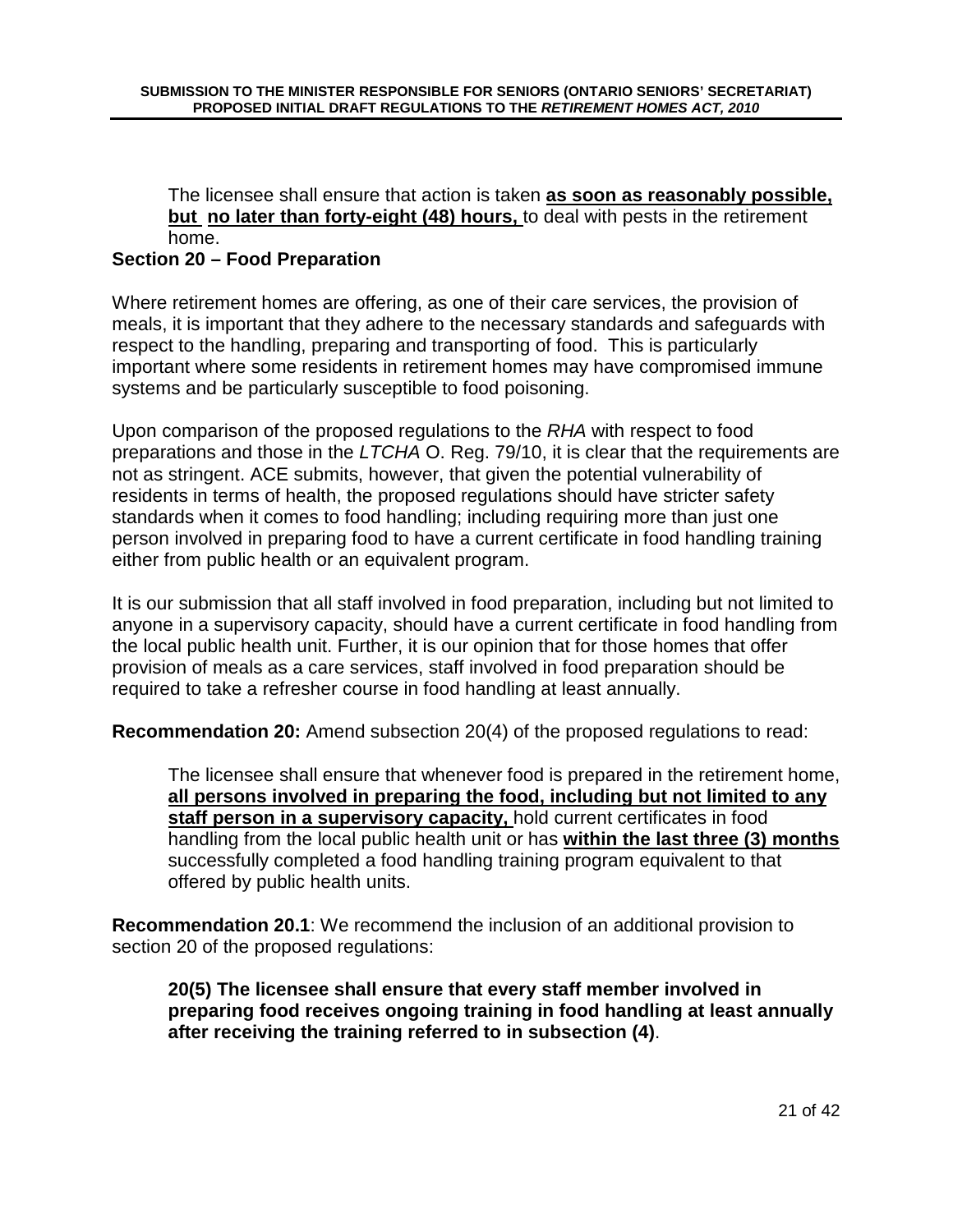# **Section 23 – Safety Standards**

The wording in section 23 of the proposed regulations is exactly the same as the wording found at section 112 of the LTCHA, O. Reg. 79/10. The heading for the latter, however, is **"Prohibited devices that limit movement"**. For reasons of safety, the devices listed at section 23 of the proposed RHA regulations shall not be used in a retirement home. We submit, however, that the proposed regulations should also make it clear that these same devices should not be used in a retirement home because they limit movement and are contrary to section 68 of the RHA prohibiting restraints except in accordance with the common law.

**Recommendation 23:** We recommend that the exact wording found in section 23 be replicated at a later point in the proposed regulations (i.e. somewhere between sections 52 to 54) to reflect the true nature of the devices listed in this section; making it abundantly clear that they are "Prohibited devices that limit movement". See our further recommendation below.

#### **Section 24 – Behaviour management**

ACE submits that the inclusion of a provision such as section 24 in the proposed regulations is inappropriate as the relationship between a resident and a licensee of a retirement home is a tenancy. In other landlord/tenant relationships where the tenant does not live in a retirement home, landlords are not required to have a "behaviour management strategy" to respond to any tenant issues. Rather, any potential conflict with or between tenants is addressed by the RTA and regulations. Under the RTA, should a landlord be concerned that a tenant is interfering with the reasonable enjoyment of anyone else the landlord has the recourse of making an application to the Landlord and Tenant Board. The same can be said for retirement homes. Therefore, it is our submission that section 24 is inappropriate should be removed from the proposed regulations as it gives a landlord (licensee) too much authority to "manage" tenants that they deem to be "difficult" in the name of "behaviour management."

ACE understands, of course, that in some retirement homes may house residents who have Alzheimer's and/or dementia but may not yet required the degree of care offered by a long-term care home. If this is indeed the reason why section 24 has been included in the proposed regulations, to address how to deal with the responsive behaviours of any tenants/residents who suffer from Alzheimer's and/or dementia, the development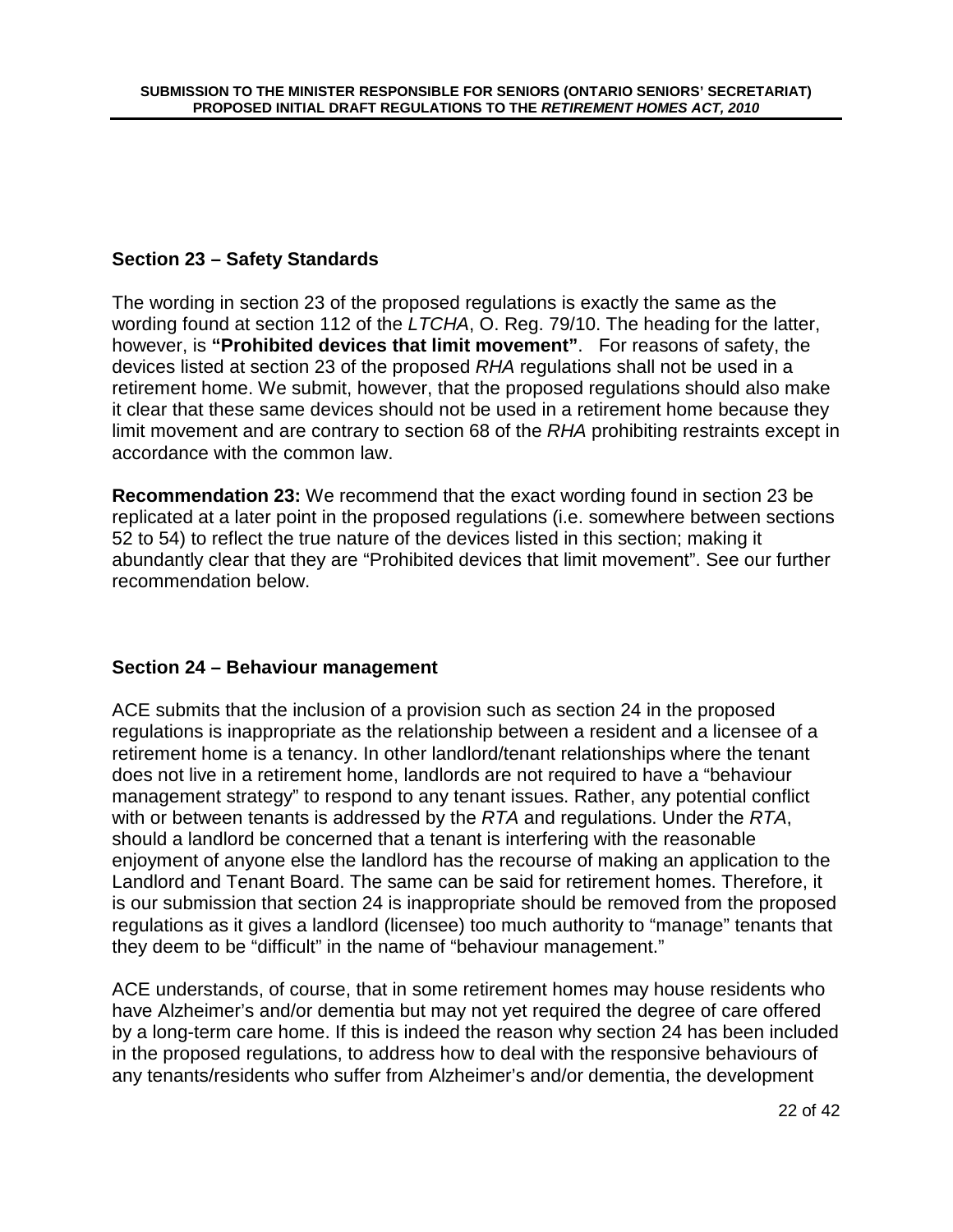and implementation of a written behaviour management strategy by the licensee should be done in consultation with a member of a regulatory health college with expertise in how to manage responsive behaviours.

We have serious concerns regarding section 24 of the proposed regulations. It is our position that licensees of retirement homes should not be developing and implementing a behaviour management strategy that will include, as stated in subsection 24(1)(a), techniques to prevent and address resident behaviours that pose a risk to the resident or others in the home, such as confining the resident to a secured unit. ACE submits that licensees, who are in fact really landlords, should not be given such powers under the proposed regulations. In no circumstances should licensees/landlords be given any authority to restrain or confine residents/tenants in the name of "behaviour management".

Section 24 in the proposed regulations is particularly problematic where one of the care services a retirement home offers is the provision of a dementia care program. If this is the case, ACE submits that possible strategies for interventions to prevent and address resident behaviours that pose a risk to the resident or others in the home should only be implemented by an individual who is involved in the development and implementation of the home's dementia care program; has the necessary training in dementia and/or is under the direct supervision of the individual who developed and/or implemented the program.

ACE submits that if the requirement that a home must develop and implement a written behaviour management strategy remains in the proposed regulations, then in addition to the wording in section 24, additional provisions such as those found in the LTCHA Ontario Reg. 79/10 relating to responsive behaviours; altercations and other interactions; behaviours and altercations must be included in the RHA regulations.

**Recommendation 24:** In addition to section 24 in the proposed regulations, ACE recommends that additional sections be added with wording that is the same or comparable to that found at sections 53, 54 and 55 of the Long-Term Care Homes Act, Ontario Regulation 79/10, relating to "Responsive behaviours", "Altercations and other interactions between residents", and "Behaviours and altercations", respectively.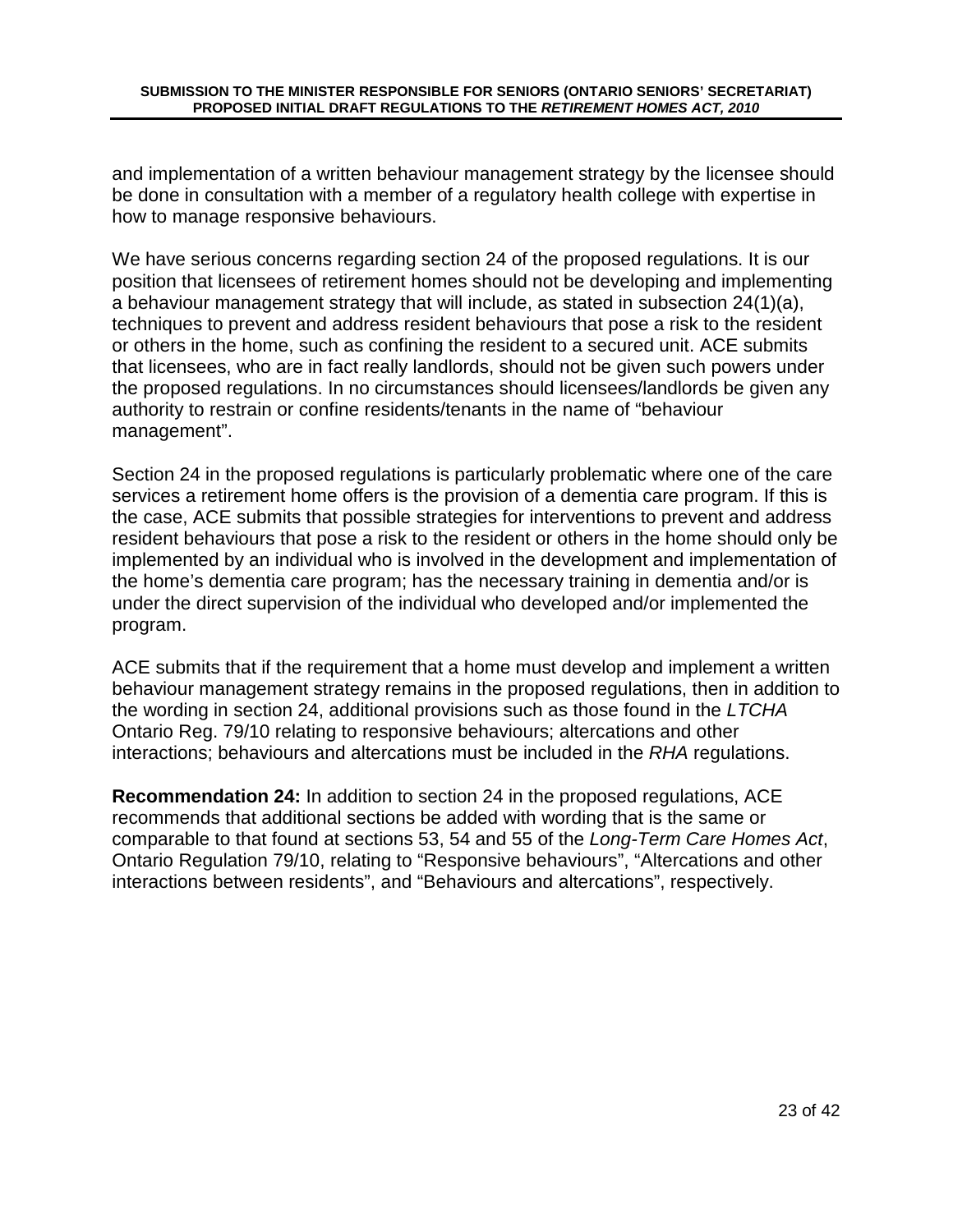# **SAFETY PLANS**

#### **Sections 25 – Emergency plan, general**

There are specific requirements set out in the Fire Protection and Prevention Act, 1997 and section 25 makes reference to the fact that retirement homes must fulfil their obligations under this legislation at subsection (3). It is our opinion, however, that the proposed regulations should make reference to the fact that there needs to be testing on an annual basis of the emergency plan, including arrangements with community agencies, partner facilities and resources that will be involved in responding to an emergency related to a fire.

**Recommendation 25:** Amend subsection 25(5)(a) to include an additional provision:

**(v) fire** 

#### **Section 26 – Emergency plan, retirement home with more than 10 residents Section 27 – Emergency plan, retirement home with 10 or fewer residents**

Sections 26 and 27 of the proposed regulations suggest that there should be differences in the emergency plans for retirement homes with more than ten residents versus those with ten or fewer residents. ACE disagrees with these sections as they are currently drafted. They have the effect of creating different safety standards depending on the number of residents occupying a retirement home. We take the position that should be no difference requirements for an emergency plan regardless of how many residents live in a retirement home.

It is our submission that the standards of emergency planning for retirement homes should be the same regardless of how many residents live there. Further, it is our experience that some of the smaller homes are located in rural and more remote areas; thus making it harder for emergency services such as the local fire department to reach these retirement homes in the event of a fire. Although these homes may house fewer residents, the emergency planning required may be challenging for different reasons. Most homes, regardless of the number of residents will likely have some residents who have physical and/or cognitive limitations that may impact on their ability to evacuate quickly during an emergency.

**Recommendation 26:** Amending the heading for section 26 in the proposed regulations to read "**Emergency plan, retirement home**"**;** specifically removing the qualifier with respect to the number of residents and deleting section 27.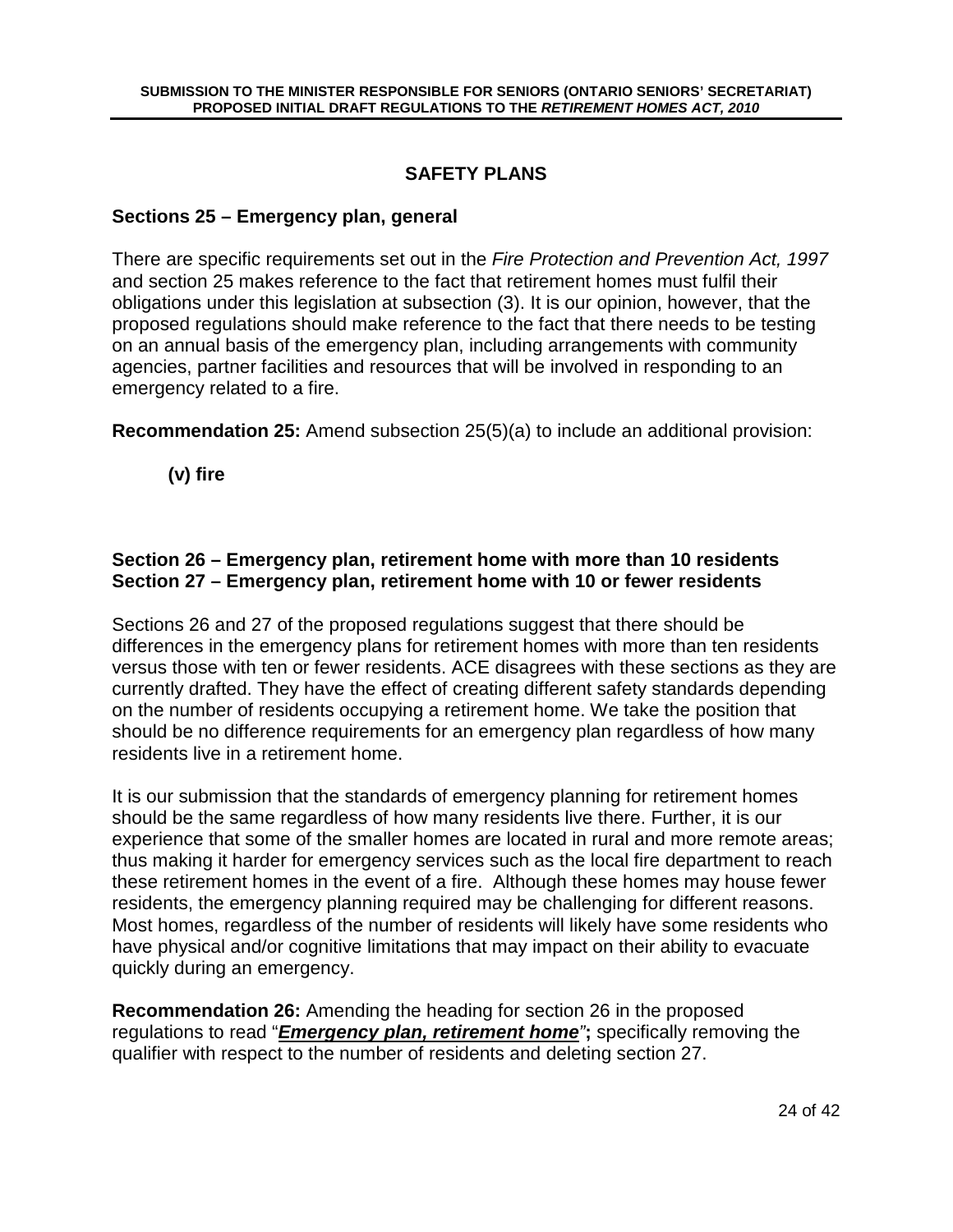#### **STANDARDS FOR CARE SERVICES PROVIDED BY REGULATED HEALTH PROFESSIONALS**

#### **Section 29 – Certificate of registration required**

ACE submits that this section should be moved so that it precedes section 13 or follows section 14.

#### **STANDARDS RELATING TO THE ADMINISTRATION OF DRUGS OR OTHER SUBSTANCES**

#### **Section 30 – Administration of drugs or other substances**

Under the LTCHA O. Reg. 79/10, personal support workers are not allowed to administer drugs to residents of a long-term care home with the exception of topical medications and only under the supervision of a member of the registered nursing staff (see section 131). While it would be impractical in a retirement home where one of the care services being provided is administration of a drug or other substance to have only registered staff administer medications and substances, ACE submits that there should be comparable safeguards in place in the proposed regulations to the RHA when it comes to the administration, storage, disposal, ordering, and counting of drugs or other substances. In some cases, retirement home staff could be administering controlled substances to residents making it even more imperative that there are standards relating to the administration of drug or other substances that are the same or comparable to the provisions in the LTCHA O. Reg. 79/10.

Licensees should be required to develop and implement proper procedures on the administering of drugs and other substances that clearly set out the limitations on what staff at a retirement home who are not members of a College as defined in the Regulated Health Professions Act, 1991, S.O. 1991 c. 18. (RHPA) are able to do. For example, there should be a statement in the proposed regulations that makes reference to the section in the RHPA, 1991, that requires the performing of those controlled acts only by members of a College under the that legislation.

 As a further safeguard, we submit that the required training described at subsections 30(c) and 30(e)(i) and (ii) of the proposed regulations, should be delivered by a member of a College as defined in the Regulated Health Professions Act, 1991; preferably a member of the College of Nurses of Ontario.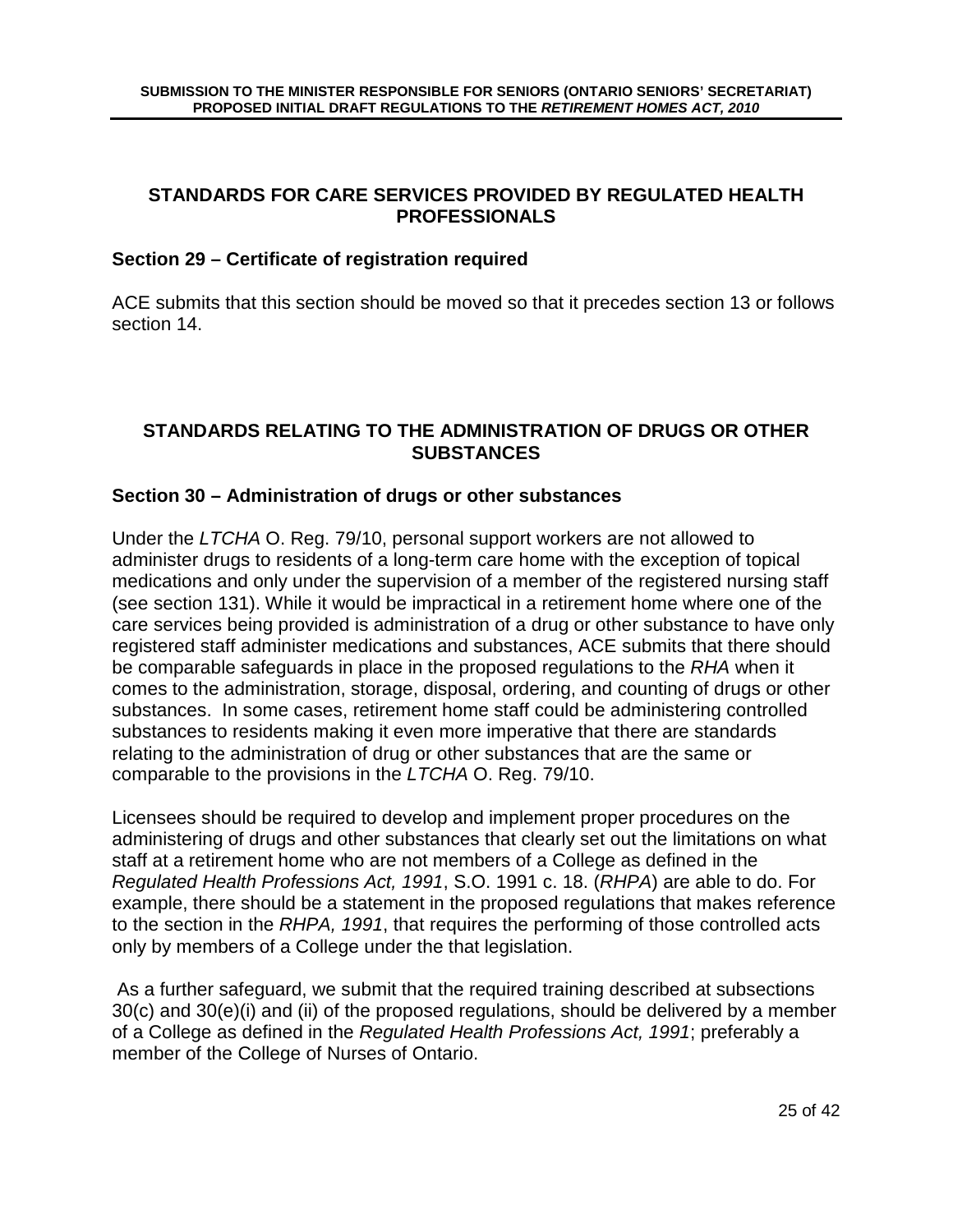**Recommendation 30:** Amend subsection 30(a) of the proposed regulations to read:

(a) no drug is administered by the licensee or the staff to the resident in the home unless the drug has been prescribed for the resident by a person who is authorized to prescribe a drug under section 27 of the Regulated Health Professions Act, 1991, **and only in accordance with all the requirements of the same section of the RHPA**.

**Recommendation 30.1:** ACE recommends amending subsection 30(c) of the proposed regulations to read:

(c) neither the licensee nor a staff member administers a drug to a resident in the home unless the licensee or the staff member has received training in the procedures applicable to the administration of the drug from **a member of a College, as defined in the Regulated Health Professions Act, 1991,**

**Recommendation 30.2:** Amend subsection 30(d) to include the word "directly":

(d) a member of a College, as defined in the Regulated Health Professions Act, 1991, **directly** supervises the administration of the drug or other substance to the resident in the home;

**Recommendation 30.3:** Amend subsection 30(e) to include an additional provision:

(e) if the licensee or a staff member is involved in the administration of the drug or other substance at the home, that the licensee or staff member is trained in,

- (i) ways of reducing the incidence of infectious disease, including maintaining proper hand hygiene;
- (ii) the safe disposal of syringes and other sharps; and
- **(iii)such training as described in subsections (i) and (ii) above are to be delivered by a member of a College, as defined in the Regulated Health Professions Act, 1991.**

**Recommendation 30.3:** Add subsection 30(g):

**(g) Subsections (c), (d) and (e) are not required in the event that the staff member or licensee administering a drug or other substance to a resident holds a current Certificate of Registration and is a member of a College, as defined in the Regulated Health Professions Act, 1991.**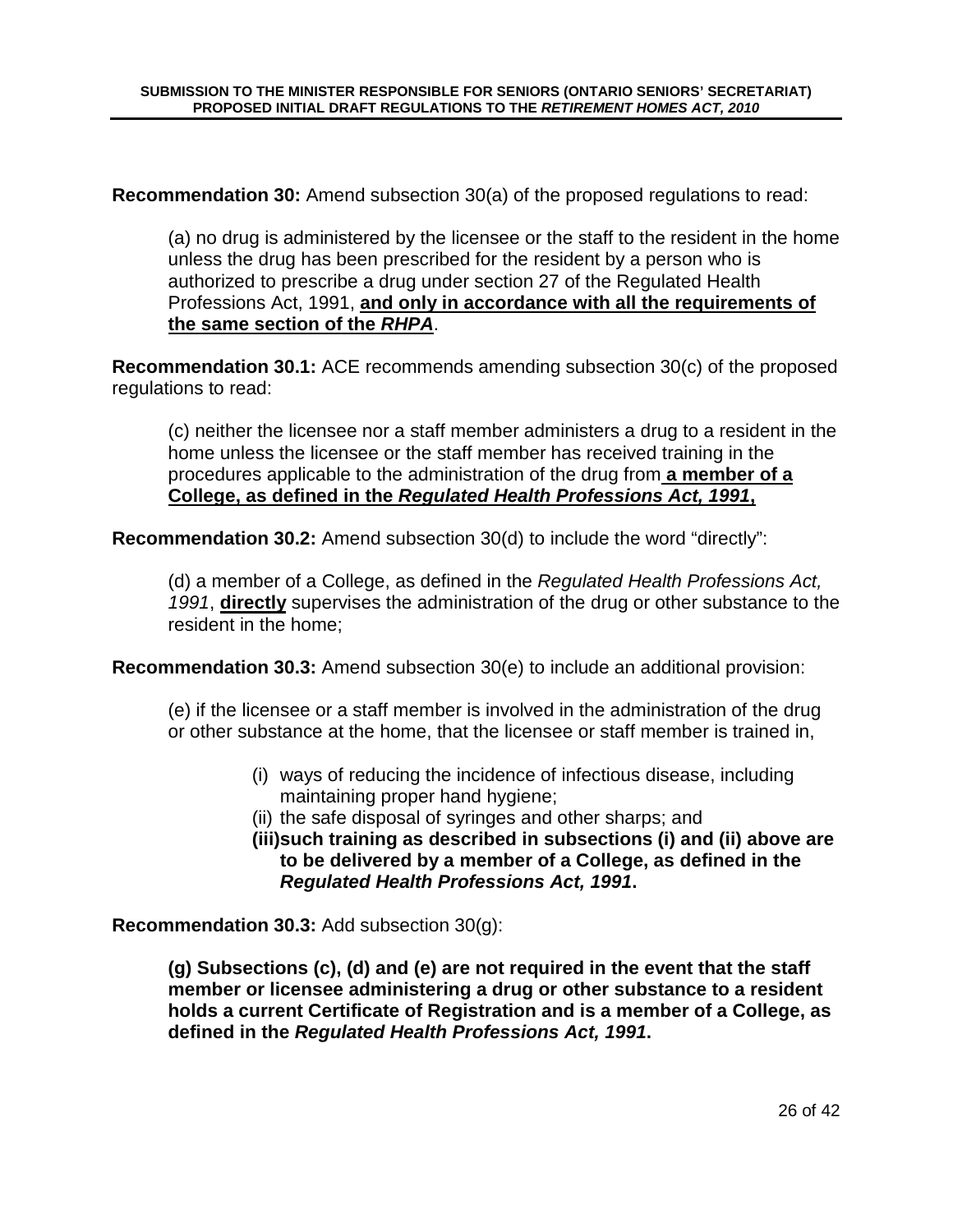#### **Section 31 – Storage of drugs or other substances**

If drugs or other substances are stored in a retirement home on behalf of a resident, beyond the requirements listed at section 21of proposed regulations, we submit that it is important that residents be advised at all times as to which staff person(s) in the home have access to the locked and secure area and/or medication cart where the medications and substances are stored. This is of particular importance where there is an emergency situation and a resident needs access to his/her medications quickly.

With respect to controlled substances [subsection 31(b)], it is our submission that there needs to be further protections in the regulations to ensure the security of the drug supply. For this reason, we suggest that an additional provision with the same or comparable wording to subsection 130(3) of the LTCHA O. Reg. 79/10, addressing the security of the drug supply should be added.

**Recommendation 31:** Amend subsection 31(1)(a) of the proposed regulations to include an additional provision that states that at all times residents should be advised of who (i.e. licensee, staff on site) has access to the locked and secure area and/or medication cart where the drugs or other substances are stored. For security reasons, we submit that the number individuals who have access to this locked area should be limited per each shift.

**Recommendation 31.1:** Include a provision after section 31 that reads:

**Security of drug supply** 

**32. Every licensee of a retirement home shall ensure that steps are taken to ensure the security of the drug supply, including the following:** 

- **1. All areas where drugs are stored shall be kept locked at all times, when not in use.**
- **2. Access to these areas shall be restricted to,** 
	- **i. persons in a supervisory capacity during each shift who administer drugs in the home; and**
	- **ii. the licensee.**
- **3. A monthly audit shall be undertaken of the daily count sheets of controlled substances to determine if there are any discrepancies and that immediate action is taken if any discrepancies are discovered.**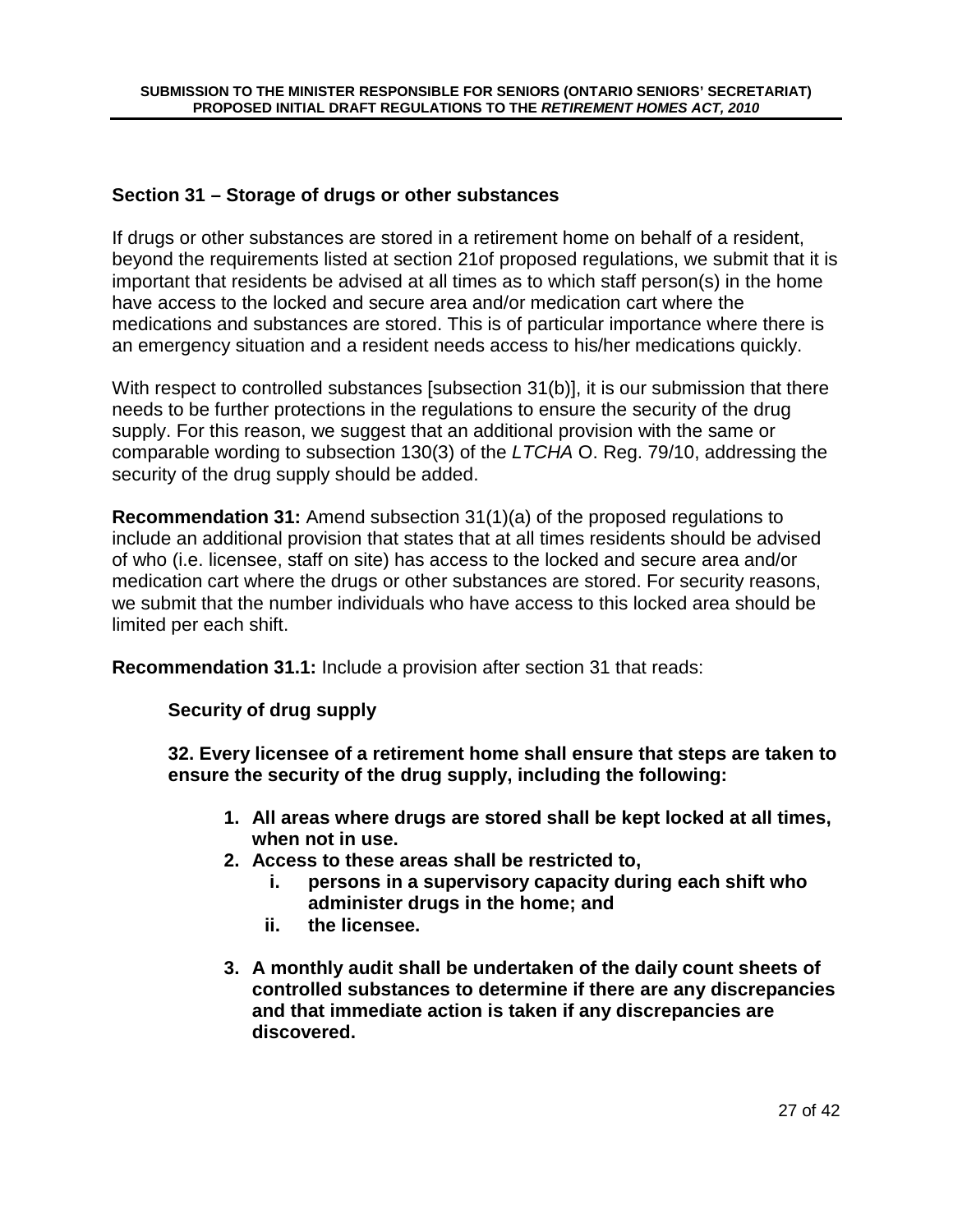#### **Section 32 – Medication management system**

ACE submits that the proposed medication management system described at section 32 of the proposed regulations does not provide enough safeguards with respect to the ordering, storage, dispensing, disposal and handling of medications in a retirement home. Subsection 32(1) of the proposed regulations requires the licensee to establish a medication management system. The development of such a medication management system, we submit, should be done either in consultation with or by a member of a College, as defined in the Regulated Health Professions Act, 1991. We recommend that the proposed regulations be amended to reflect such a requirement.

We submit that the medication management system to be developed requires that all medications stored in a retirement home on behalf of a resident must be securely stored and clearly and accurately labelled. In particular, the licensee should be required to make available to staff who administer a drug or other substance relevant information with respect to who prescribed the medication for the resident, including the resident's primary or attending physician; the name pharmacist who filled the prescription(s) and the contact information of the pharmacy. This information is crucial in the event there is an adverse drug reaction or a medication error (i.e. wrong dosage).

If the administration of a drug or other substance by staff at a retirement home involves the administering of controlled substances as defined in the Controlled Drugs and Substances Act (Canada), and storage of the same, we submit that the medication management system should require counts of all controlled substances by a member of a College defined in the RHPA, at regular intervals and/or in accordance with prevailing practices of other facilities that store controlled substances on behalf of residents/clients. The licensee of a retirement home offering administration of a drug or other substance as a care service should be required to have daily count sheets for controlled substances and monthly audits of the count sheets.

**Recommendation 32:** ACE recommends that if one of the care services that a retirement home provides is the administration of a drug or other substance, then the retirement home should be subject to the same standards and regulations as those required of long-term care homes as per sections 122 to 136 of the LTCHA O. Reg. 79/10. We submit that there should be provisions in the proposed regulations to the RHA with the same or comparable language to sections 122 to 136 of the LTCHA O. Reg. 79/10, where applicable.

**Recommendation 32.1:** We recommend that daily count sheets for controlled substances should be audited on a monthly basis and in the event that there are any discrepancies, immediate action is taken and any discrepancies should be reported to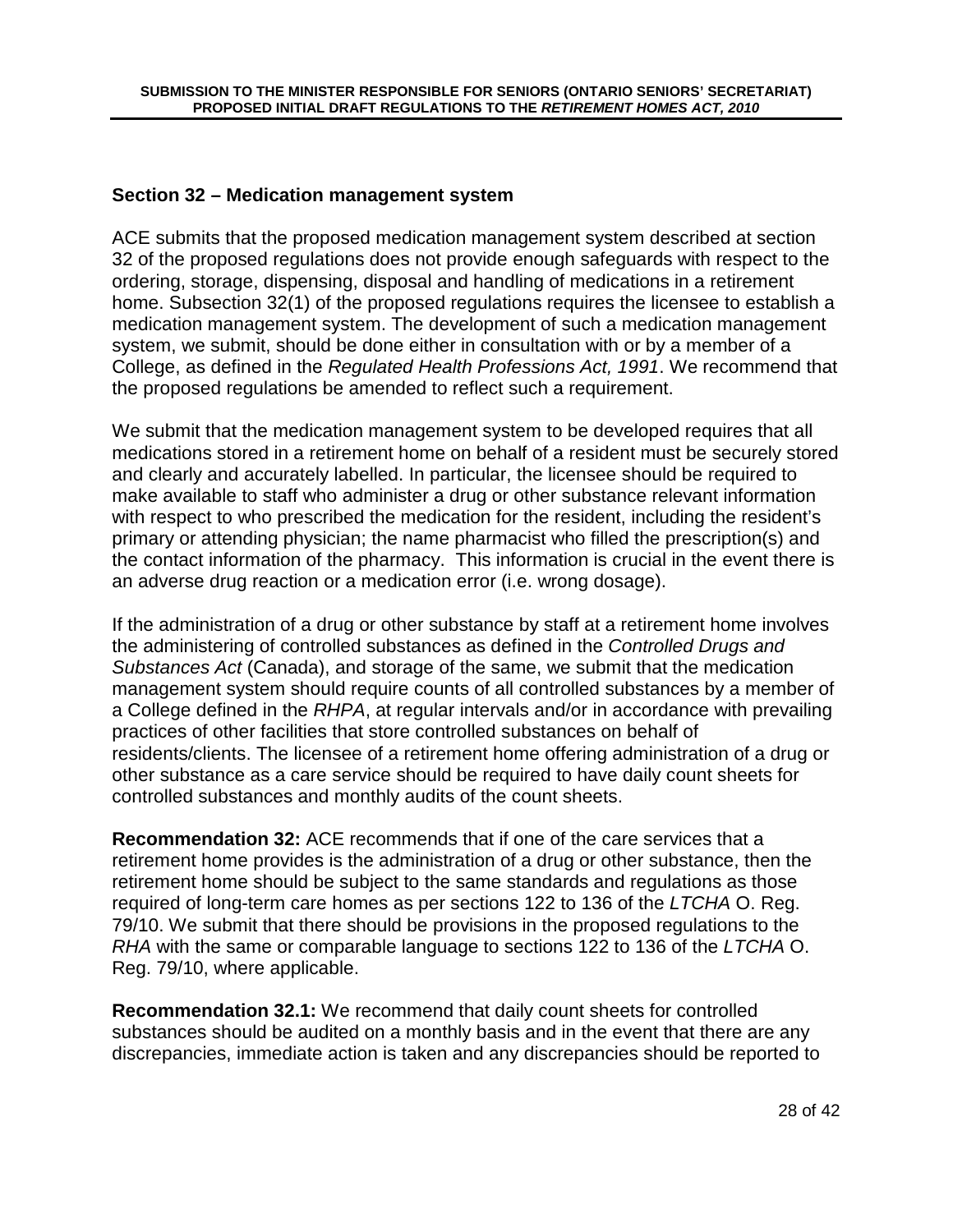the Registrar. Further, we submit that on an annual basis information with respect to the monthly audits of controlled substances should be submitted to the Registrar. **Section 33 – Records** 

Where a retirement home provides as one of its care services the administration of a drug or other substance, we submit that the licensee should be required to keep records beyond those stated at section 33 of the proposed regulations. In addition to written medication administration records, ACE submits that licensees should also be required to keep count sheets for all controlled substances stored on behalf of a resident at the retirement home and that these count sheets should be audited on a monthly basis and detailed records with respect to the ordering, receiving, disposal and destruction of any drugs should also be kept by the licensee.

**Recommendation 33:** Include as part of subsection 33(a) the requirement that the person who administered the drug or other substance should initial the written record each time a drug or other substance is administered to a resident.

**Recommendation 33.1:** Add the following additional subsection after 33(a):

#### **A record is kept by the retirement home of the original signatures and initials of any member of the staff who are involved in the administration of a drug or other substance to residents at home; and**

**Recommendation 33.1:** Amend section 33 of the proposed regulations to include a requirement that the licensee shall ensure that daily counts of all controlled substances as defined in the Controlled Drugs and Substances Act, take place and all information is recorded on count sheets that are kept at the retirement home and audited on a monthly basis.

# **Section 34 – Medication error**

Section 34 of the proposed regulations is not comprehensive enough and does not afford adequate protection to residents. Medication errors, incidents and adverse drug reactions are very serious. Given that residents of retirement homes may have medical conditions of varying degrees of seriousness, we submit that where a retirement home offers the administration of a drug or other substance as a care service, strict safety standards and protections must be in place to respond to any potential medication errors effectively and efficiently.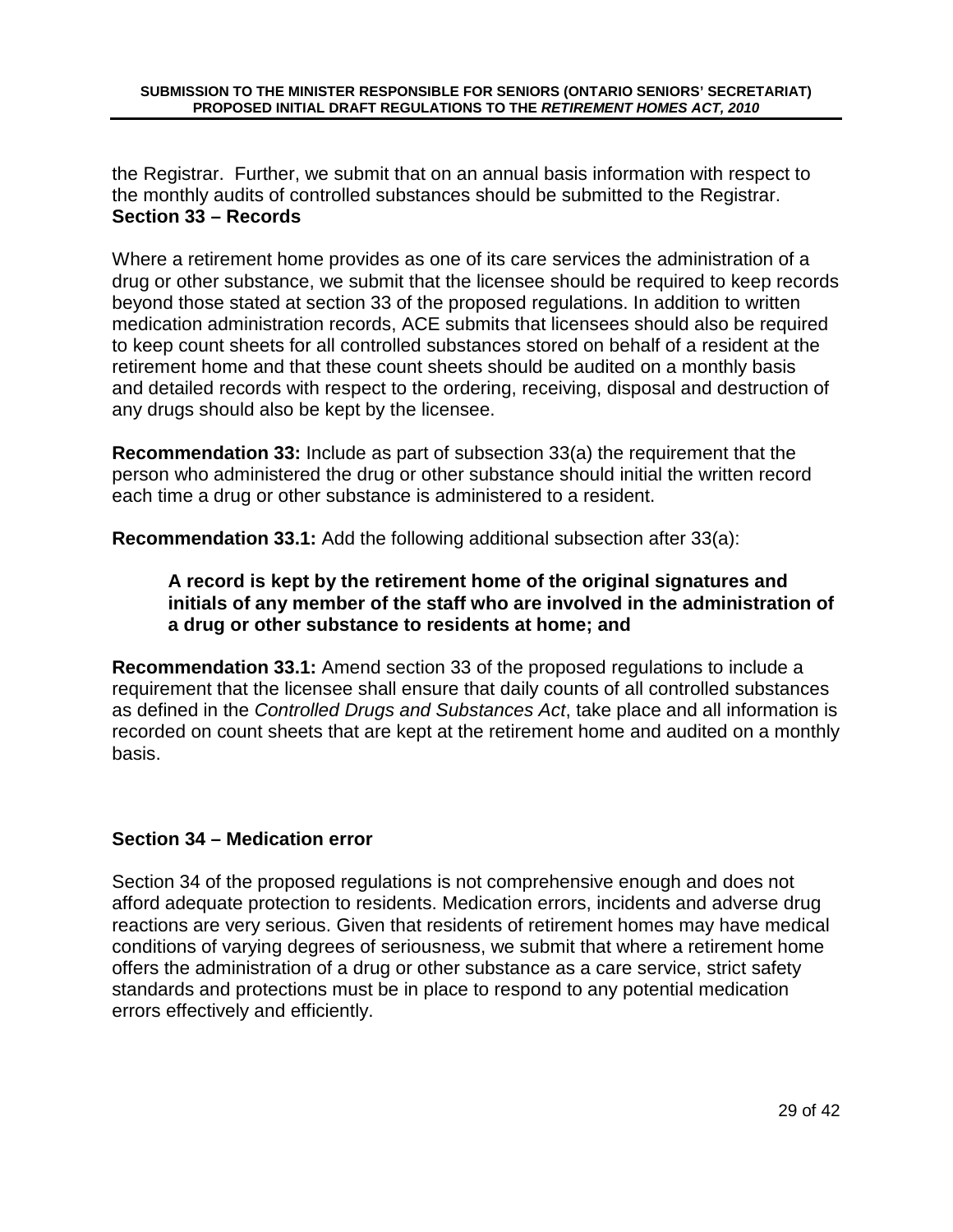ACE submits that any retirement home providing care services such as the administration of drugs or other substances, including controlled substances should be held to the same standards as long-term care homes.

**Recommendation 34:** Amend section 34 of the proposed regulations to include language that is the same or comparable to that found at section 135 of the LTCHA O. Reg. 79/10. Specifically, we submit that a licensee of a retirement home should be required to undertake a quarterly review of all medication errors, incidents and adverse reactions to a drug or other substance.

**Recommendation 34.1:** We recommend that the written record described at subsection 34(2) of the proposed regulations and/or the results of the quarterly review should be submitted to the Registrar on an annual basis. Where the medication error, incident and/or adverse reaction to a drug or other substance results in serious injury to a resident and/or the loss of a life, however, the information should be reported to the Registrar immediately.

**Recommendation 34.2:** We recommend removing the words "**to the extent that the following persons are known to the licensee**" at subsection 34(2)(b). Where a retirement home is offering administration of a drug or other substance as a care service, the licensee should be required to keep up to date records concerning who prescribed the drug or substance and their contact information; the resident's attending physician or nurse practitioner; and any person who provides pharmacy services to the resident. Any error or reaction should be reported to these individuals immediately.

# **STANDARDS RELATING TO OTHER CARE SERVICES**

# **Section 41 – Provision of a meal**

**Recommendation 41:** Amend subsection 41(b) to read:

(b) Menus provide adequate nutrients, fibre and energy for the resident, include fresh seasonal foods **each day from all food groups in keeping with Canada's Food Guide as it exists from time to time and are consistent with current standards of good nutrition in Canada;** 

**Recommendation 41.1:** Amend subsection (d) to indicate that menu cycle changes at least every "14 days" and that they are developed in consultation with the residents who are receiving this care service.

**Recommendations 41.2:** We recommend amending subsection 41(k) to read: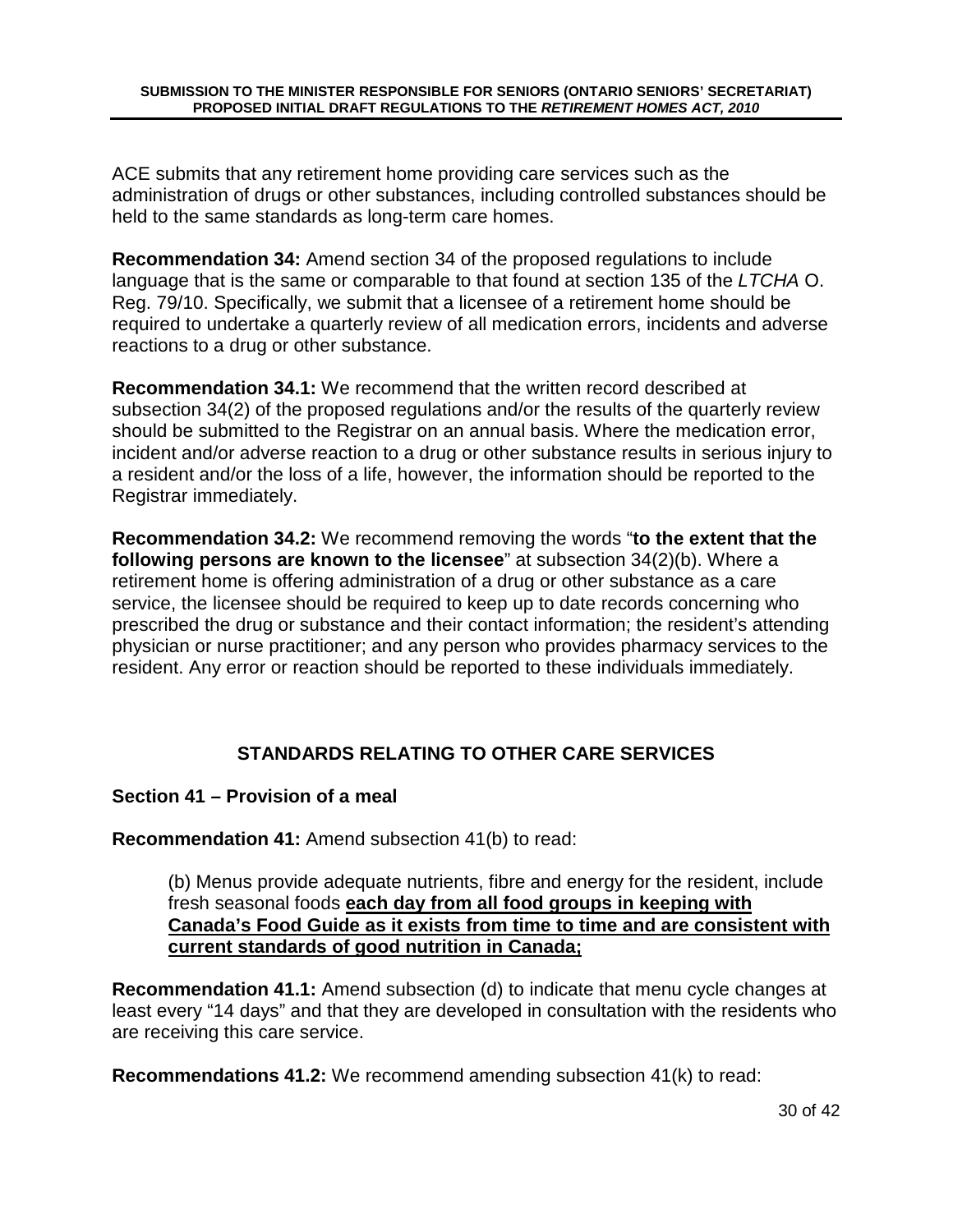(k) staff and volunteers hold and transport perishable hot and cold food safely **at temperatures deemed safe by the relevant food handling and safety programs**"

**Recommendation 41.3:** If one of the care services provided by a retirement home is "assistance with feeding" as listed in the RHA, we submit that an additional provision should be included in the regulations that states:

#### **Assistance with feeding**

**If one of the care services that the licensee or the staff of a retirement home provide to a resident of the home is the assistance with feeding, the licensee shall ensure that,** 

- **(a) no staff simultaneously assists more than two residents who need extra assistance with feeding; and**
- (b) **no resident who requires assistance with eating or drinking is served a meal until someone is available to provide the assistance required by the resident.**

# **Section 42 – Dementia care program**

The proposed regulations, as they are currently drafted, do not provide for different classes of licenses based the nature and extent of care services that a retirement home provides. Section 44(2) of the RHA states:

If the regulations prescribe classes of licence relating to the provision of types of care services, a licensee holding a licence of a specific class in respect of a retirement home shall not make available to the residents of the home more, fewer or different care services than the types of care services authorized for that class of licence.

ACE submits that the proposed regulations should be amended to prescribe classes of licence based on types of care services provided. Some retirement homes provide care services to residents that are more complex than those offered at other homes and, as such, should be in a different licence class and be required to adhere to particular and possibly higher standards. For example, retirement homes that offer as one their care services the provision of a dementia care program should be required to hold a class of licence that requires that they demonstrate that the dementia care program they offer meets the criteria which we suggest should be determined by the Authority for all retirement homes offering this type of service.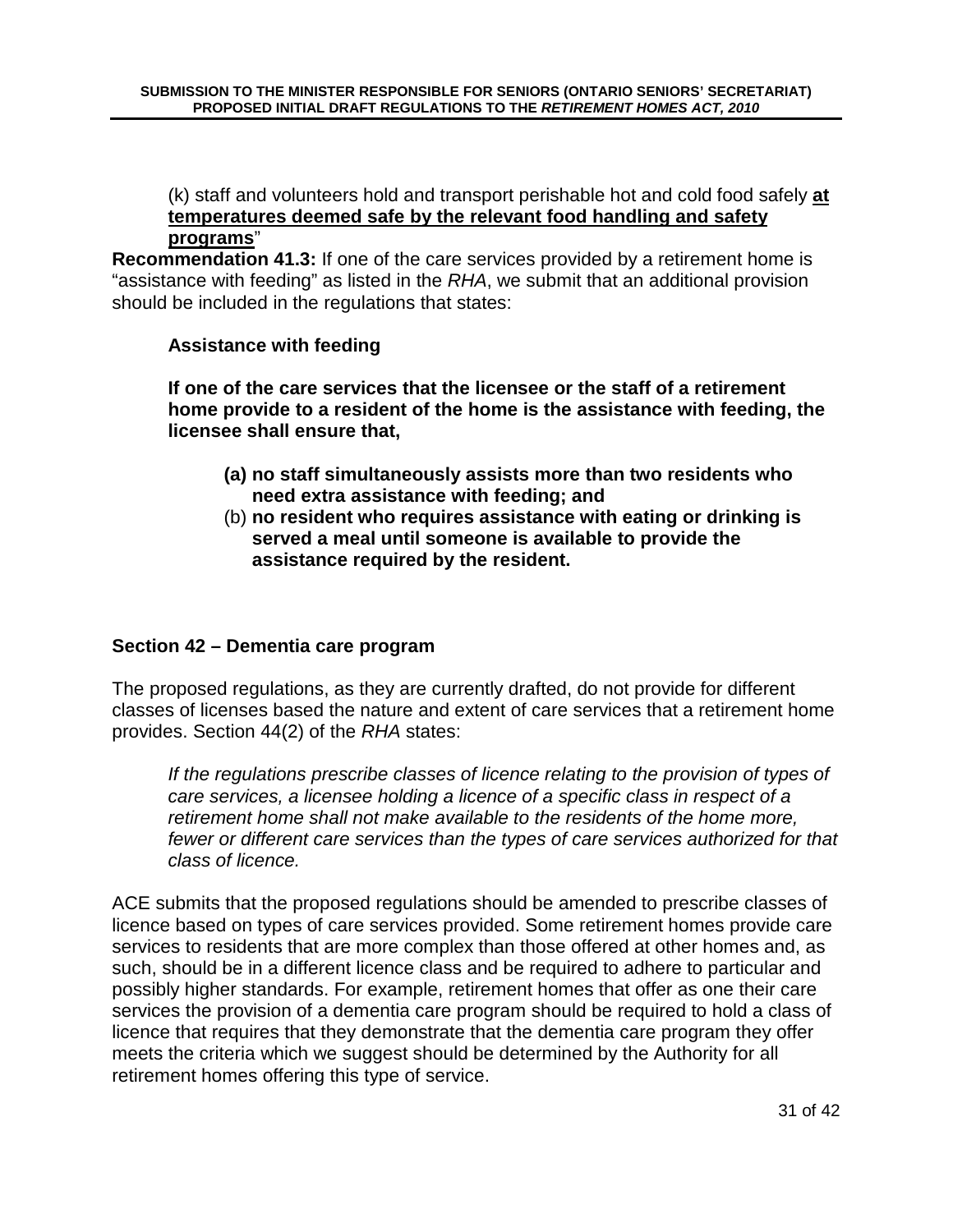As they are currently drafted, subsection 42(3) of the proposed regulations requires that a dementia care program provided by a retirement home "…shall be developed and implemented in accordance with evidence-based practices and, if there are none, in accordance with prevailing practices." We submit that the language in subsection 42(3) is vague and beyond what it states that any such program should not only be supervised by a member of a College, as defined in the Regulated Health Professions Act, 1991, but also developed and implemented by a member of the same with specific training and expertise in dementia care and care of older adults.

Where the proposed regulations say that the program should be "supervised" we submit that this should be clarified as well so that it is understood that a dementia care program must be "directly supervised" by a member of a College, as defined in the RHPA. The proposed regulations should provide as much clarity as possible with respect to what such a program will entail or, in the alternative, they should state that the details and criteria for a dementia care program should be set by the Authority.

Further, we submit that the results and/or written record of the annual evaluations of a dementia care program to be done by a licensee should be submitted to the Registrar for review to ensure that a retirement home's dementia program meets both the necessary standards and the needs of the residents who participate in the program.

**Recommendation 42:** Amend subsection 42(3):

The program shall be developed and implemented **by a member of a College, as defined in the Regulated Health Professions Act, 1991, with specific training in dementia care and care of older adults,** in accordance with evidence-based practices and, if there are none, in accordance with prevailing practices

**Recommendation 42.1:** We recommend the following change to subsection 42(4):

The program shall be **directly** supervised by a member of a College, as defined in the Regulated Health Professions Act, 1991, with specific training in dementia care and care of older adults.

**Recommendation 42.2:** Amend subsection 42(5) to read:

The program shall be evaluated at least annually and the licensee shall keep a written record of each evaluation **to be submitted to the Registrar at least annually.**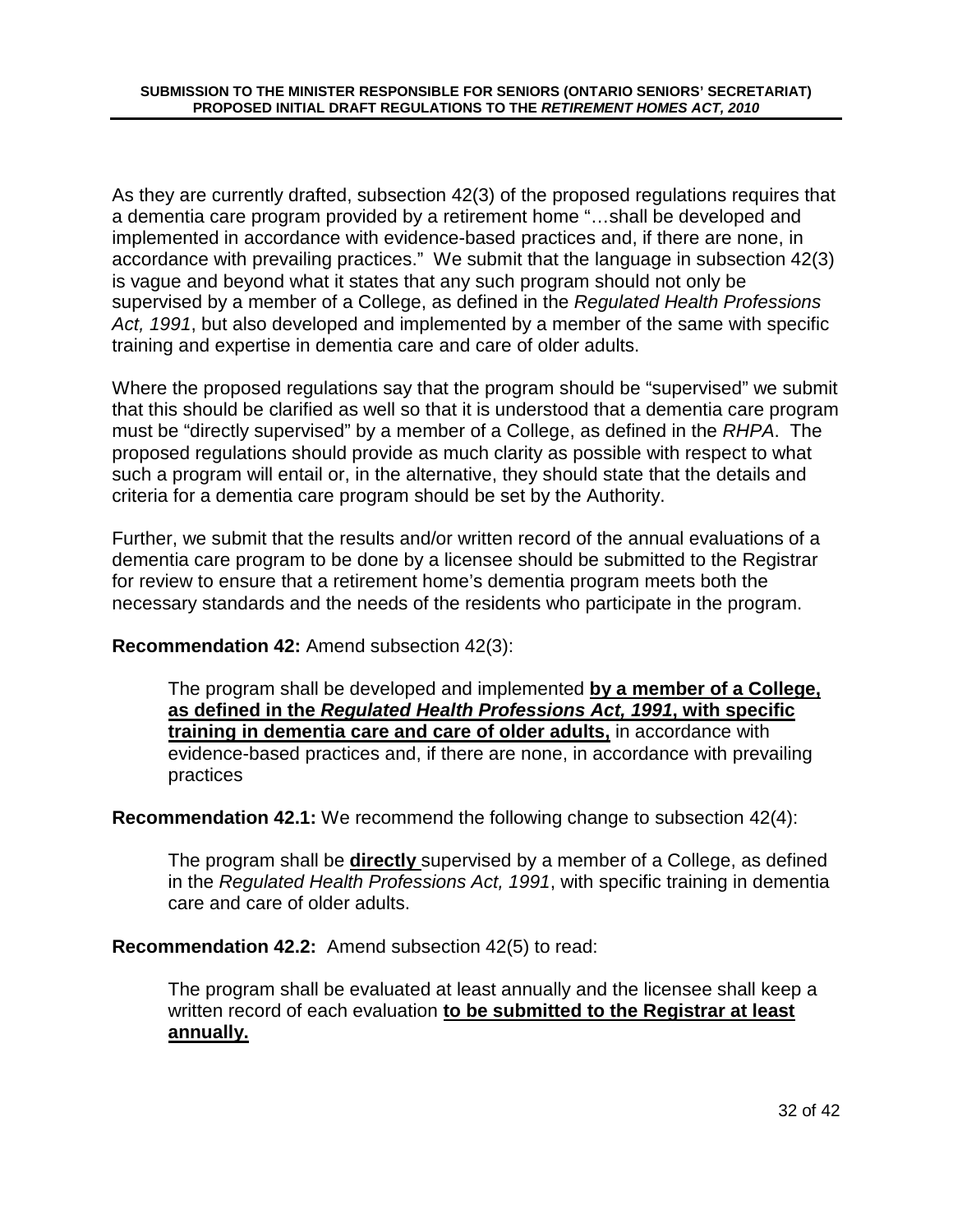#### **ASSESSMENT OF CARE NEEDS**

- **Section 44 Initial assessment of care needs**
- **Section 45 Full assessment of care needs**
- **Section 46 Exception, initial assessment**
- **Section 47 Exception, full assessment**

With respect to the above noted sections of the proposed regulations concerning assessment of care needs, ACE submits that it is unclear who has the responsibility for conducting these assessments and whether licensees will be required to designate certain individuals to conduct these assessments within the retirement home. Residents whose care needs may include dementia care; skin and wound care; or a personal assistance services device as per subsection 45(3) of the proposed regulations will be required have a full assessment to be conducted by a member of a College, as defined in the RHPA. ACE submits that the proposed regulations are unclear with respect to who will be responsible for paying for the range of assessments required under sections 44 to 47. If residents or prospective residents are required to pay out-of-pocket to have these medical assessments done by physicians or registered nursing staff, this could pose an undue financial hardship on some seniors who are living on a fixed income.

Further, we have some concerns that assessment of the care needs of all prospective residents will be conducted where it may not be necessary to do so. Given the broad range of prospective tenants who are consider living in a retirement home, it is our submission that in some cases prospective tenants/residents will be fully functional with very minor health issues; therefore not requiring any extensive care services. In these circumstances, a prospective resident/tenant should be exempted from undergoing an assessment if he/she can provide current medical information (i.e. letter from family or attending physician) establishing that the resident/ tenant does not need extensive care services and that there are no issues with respect to cognitive ability and/or functional capacity.

In addition to the matters listed in subsection 44(2) and 45(2) of the proposed regulations, we submit that the assessment of care needs should also involve assessing the cultural and/or religious preferences of a proposed resident/tenant, including but not limited to any dietary or other restrictions based on cultural and/or religious beliefs. Such an assessment is essential in ensuring that a retirement home is not only meeting the requirements set out in the RHA and regulations, but also those set out by the Ontario Human Rights Code. These inquiries should be made at the assessment stage as well as when developing the plan of care.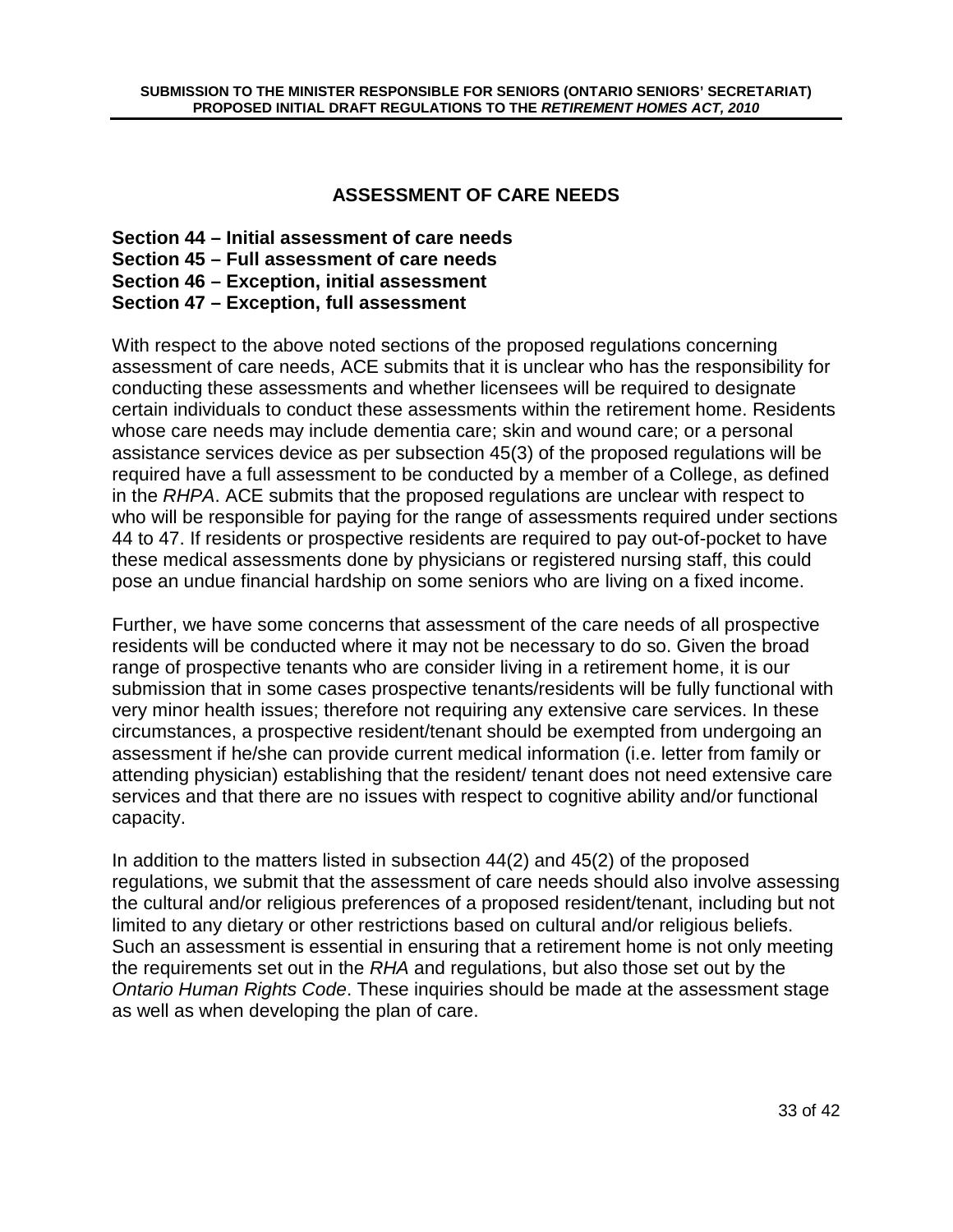# **PLAN OF CARE**

#### **Section 48 – Development of plan of care**

Section 48 of the proposed regulations sets out the requirements for developing a plan of care for each prospective resident; including timeframes and information that must considered. Where an assessment of the resident's care needs indicates that he/or may require dementia care, skin and wound care or the use of personal assistance services devices that the licensee shall ensure that an interdisciplinary care conference is held as part of the development of the resident's plan of care and that the plan of care takes into account the results of the care conference [subsection 48(5)].

We submit that the regulations should include more information about the "interdisciplinary care conference" and who is invited to participate. It should also clearly state in section 48 that the resident, or his/her substitute decision maker where the resident is incapable, must be included in the interdisciplinary care conference and provide any relevant information with respect to the resident's care needs. This respects that fact that the health care providers are required by law in the Health Care Consent Act to obtain an informed consent to any plan of care from the resident if capable, or his or her substitute decision maker if the resident is not capable.

**Recommendation 48:** Add an additional provision to subsection 48(4):

#### **Was developed with the involvement of the resident, any other persons designated by the resident, and/or the resident's substitute decisionmaker, where the resident is incapable.**

**Section 48.1:** Amend subsection 48(5) to provide further clarification as to which health care providers or other individuals will participate in the interdisciplinary care conference and include a statement that the resident and/or the resident's substitute decisionmaker must be included as participants in the interdisciplinary care conference and the health providers are required to obtain an informed consent to any plan of care from the resident if capable, or his or her substitute decision maker if the resident is not capable.

# **Section 49 – Approval of the plan of care**

In the event that a resident's plan of care is subject to approval by a member of the College of Physicians and Surgeons of Ontario (CPSO) or the College of Nurses of Ontario (CNO) as required by subsection 49(1) of the proposed regulations, ACE submits that the issue of who will cover the cost of the development and approval of the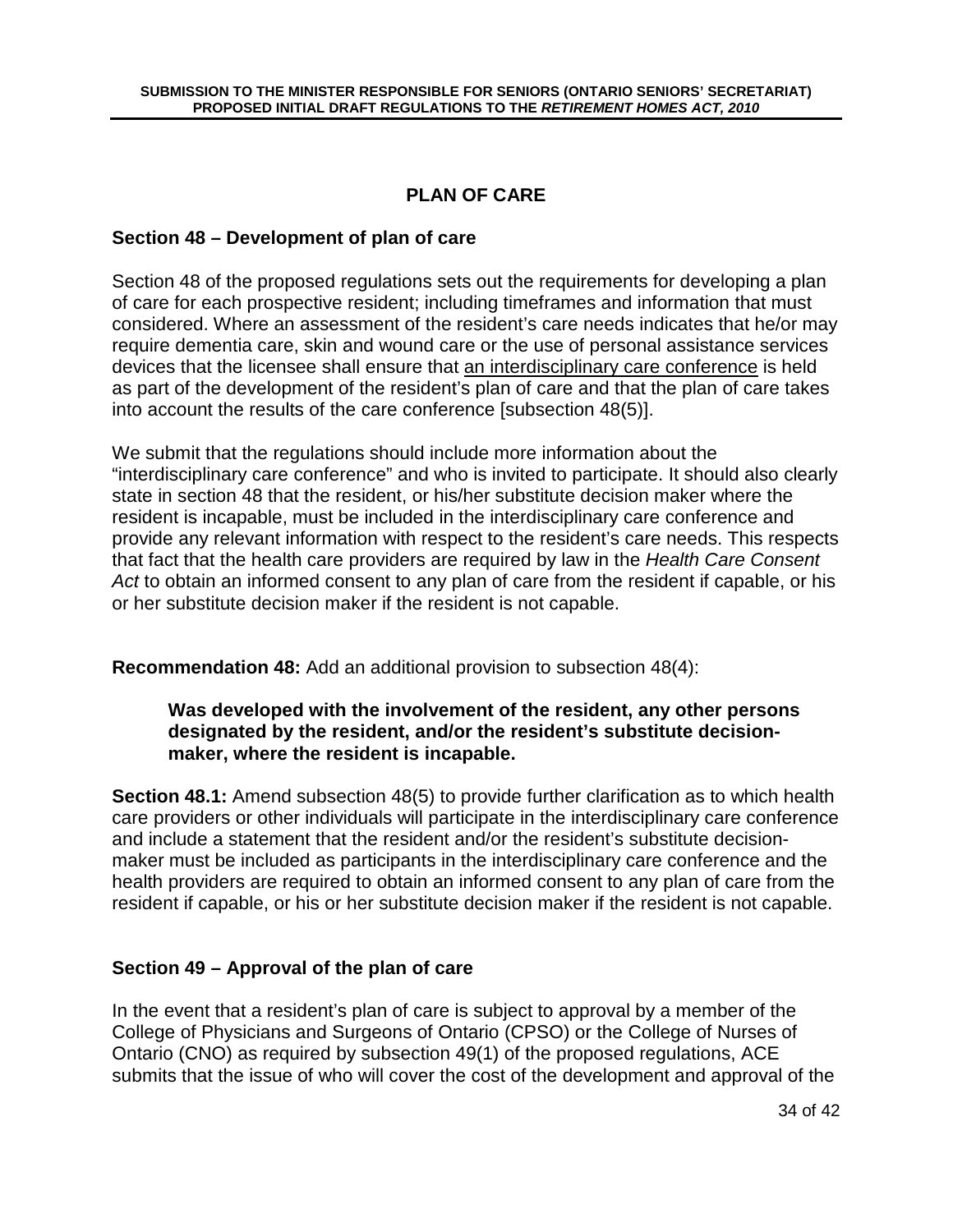plan of care is unclear. We submit that licensees should not be permitted to charge for providing these services given that they are required by the RHA and the proposed regulations as almost a "pre-condition" of tenancy.

ACE submits that a resident's plan of care should be directly approved by a member of the CPSO or the CNO. If this is not possible, however, and the plan of care is to be approved by a person acting under the supervision of a member of the aforementioned Colleges, ACE submits that this individual must be acting under their **direct** supervision.

**Recommendation 49:** Amend subsection (49)(1)(ii):

a person acting under the **direct** supervision of a member of the College of Physicians and Surgeons of Ontario or the College of Nurses of Ontario.

# **PERSONAL ASSISTANCE SERVICES DEVICES AND RESTRAINT**

# **GENERAL COMMENTS**

We cannot emphasize strongly enough that licensees under the RHA are, in effect, landlords and the relationship between licensees and residents is a tenancy. For this reason, ACE has serious concerns with respect to sections 52 to 54 of the proposed regulations as they are currently drafted. We had stated previously in our submissions to Bill 21:

ACE is unequivocal in its opinion that retirement homes should never be allowed to restrain or detain tenants, except in accordance with the common law. Retirement homes are tenancies which lack government inspection under Bill 21; to allow them to restrain or detain residents is analogous to allowing a superintendent to lock tenants in their apartments if they deem it to be appropriate.

Based on our analysis of the RHA and the proposed regulations, we conclude that there is the potential for confusion on the part of licensees with regard to the circumstances whereby they would have authority under the common law to restrain residents either physically or by a drug. The proposed regulations do not emphasize the very limited circumstances under which the common law duty allows a caregiver to restrain or confine a person to secure unit of retirement home.

The extensive and detailed wording at sections 53 and 54 of the proposed regulations covering "Restraint by a physical device" and "Restraint by a drug", respectively,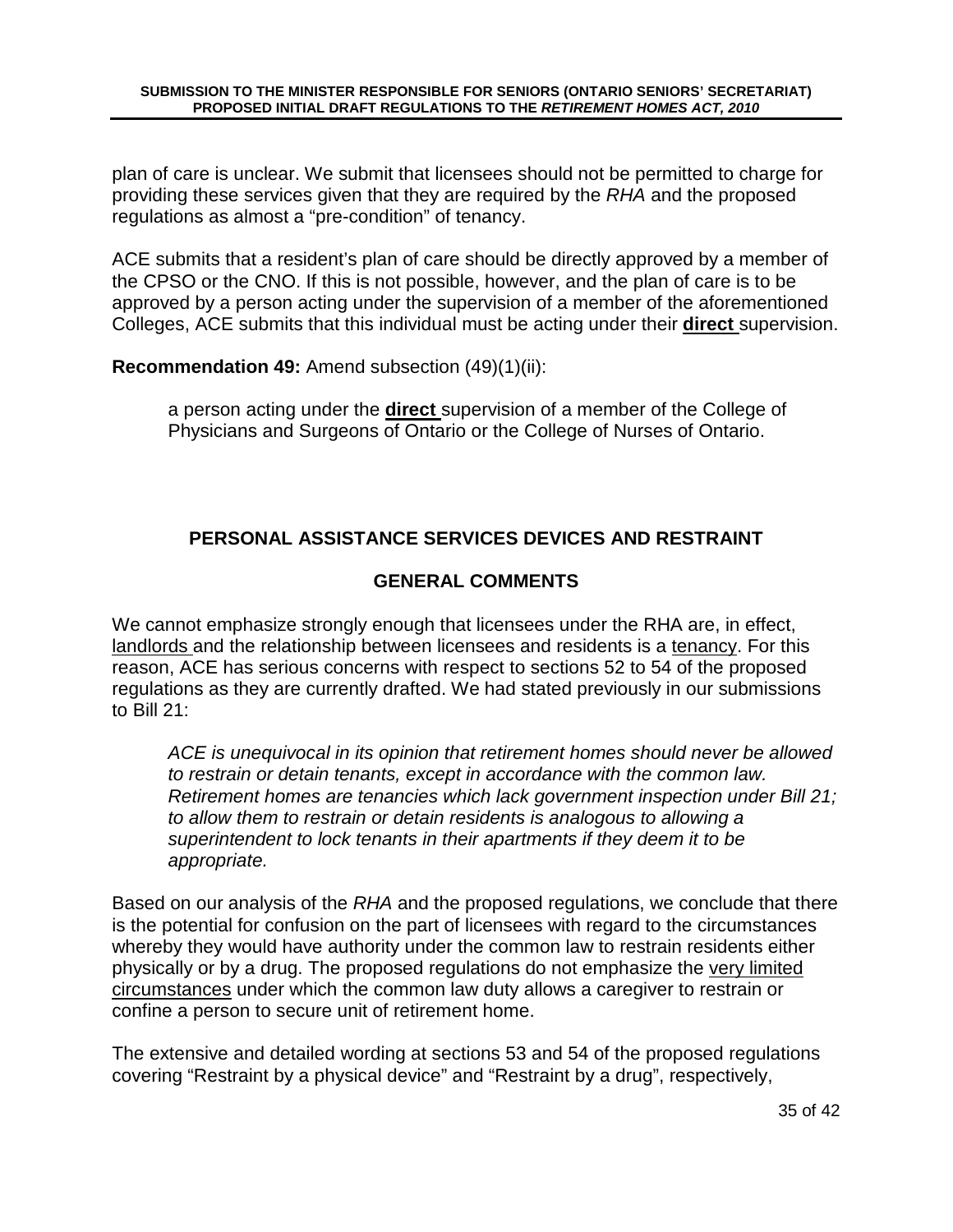neglects to emphasize the scope and limitations of the common law duty on restraints and instead gives the impression that restraints by physical device and/or drug are more permissible than they actually are. Further, we understand that the initial draft regulations that have been released for comment do not include provisions addressing confinement as that phase of the regulations have not been released. We believe that it is important that an opportunity is afforded to stakeholders to comment on all regulations relating to personal assistance services devices, restraints and confinement once they have been released in their entirety.

To begin our discussion of sections 52 to 54 of the proposed regulations, it is important to review the relevant sections of the RHA which for ease of reference we have reproduced below:

# **Section 68 – Restraints prohibited**

68.(1) No licensee of a retirement home and no external care providers who provide care services in the home shall restrain a resident of the home in any way, including by the use of a physical device or by the administration of a drug except as permitted by section 71.

# **Section 69 – Use of personal assistance services devices**

69. (1) A licensee of a retirement home or an external care provider who provides care services in the home may permit the use of a personal assistance services device for a resident of the home only for the purpose of assisting the resident with a routine activity of living.

#### **Restrictions on use**

(2) A licensee of a retirement home or an external care provider who provides care services in the home may permit the use of a personal assistance service device for a resident of the home only if,

- (a) the licensee has considered or tried the alternatives to the use of the device but has found that the alternatives have not been, or considers that they would not be, effective to assist the resident with a routine activity of daily living;
- (b) the licensee has considered or tried alternatives to the use of the device but has found that the alternatives have not been, or considers that they would not be, effective to assist the resident with a routine activity of living;
- (c) the use of the device is reasonable, in light of the resident's physical and mental condition and personal history, and is the least restrictive of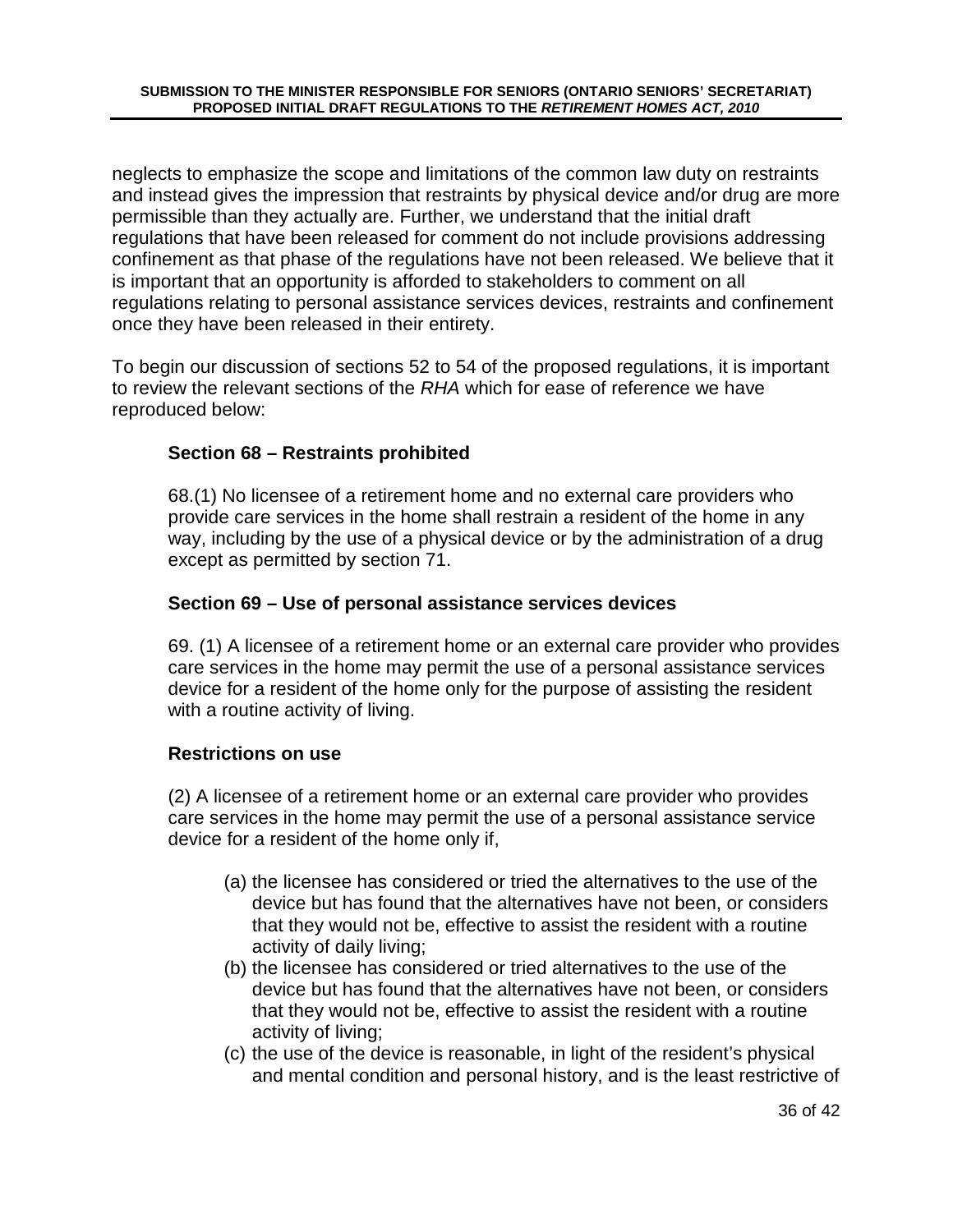such devices that would be effective to assist the resident with a routine activity of living;

- i. one or more of the following persons have approved the use of the device: a legally qualified medical practitioner,
- ii. a member of the College of Nurses of Ontario,
- iii. a member of the College of Occupational Therapists of Ontario,
- iv. a member of the College of Physiotherapists of Ontario,
- v. any other prescribed person;
- (d) the resident or, if the resident is incapable, the resident's substitute decision-maker has consented to the use of the device;
- (e) the use of the device is included in the resident's plan of care; and
- (f) the device is used in accordance with the prescribed requirements, if any.

# **Section 71 – Common law duties re restraint and confinement**

71. (1) Nothing in section 68, 69, or 70 affects the common law duty of a caregiver to restrain or confine a person to a secure unit of a retirement home when immediate action is necessary to prevent serious bodily harm to the person or to others.

# **Limitation on restraint by physical device**

(2) A licensee of a retirement home who is having a resident of the home restrained by a physical device pursuant to the common law duty described in subsection (1) shall ensure that the device is used in accordance with any applicable regulations.

# **Limitations on restraint by drug**

(3) A licensee of a retirement home who is having a resident of the home restrained by the administration of a drug pursuant to the common law duty described in subsection (1) shall ensure that the drug is used in accordance with any applicable regulations and that its administration was ordered by a legally qualified medical practitioner or another person belonging to a prescribed class.

According to the RHA, restraints are prohibited and only permitted under the common law. **Under the common law, a caregiver may only restrain or confine a person where immediate action is necessary to prevent serious bodily harm to the person or to others.** ACE submits that the risk of harm must be **imminent** and the form and extent of the confinement or the restraint imposed must be reasonable based on an assessment of all the relevant factors. Subsequently, we cannot emphasize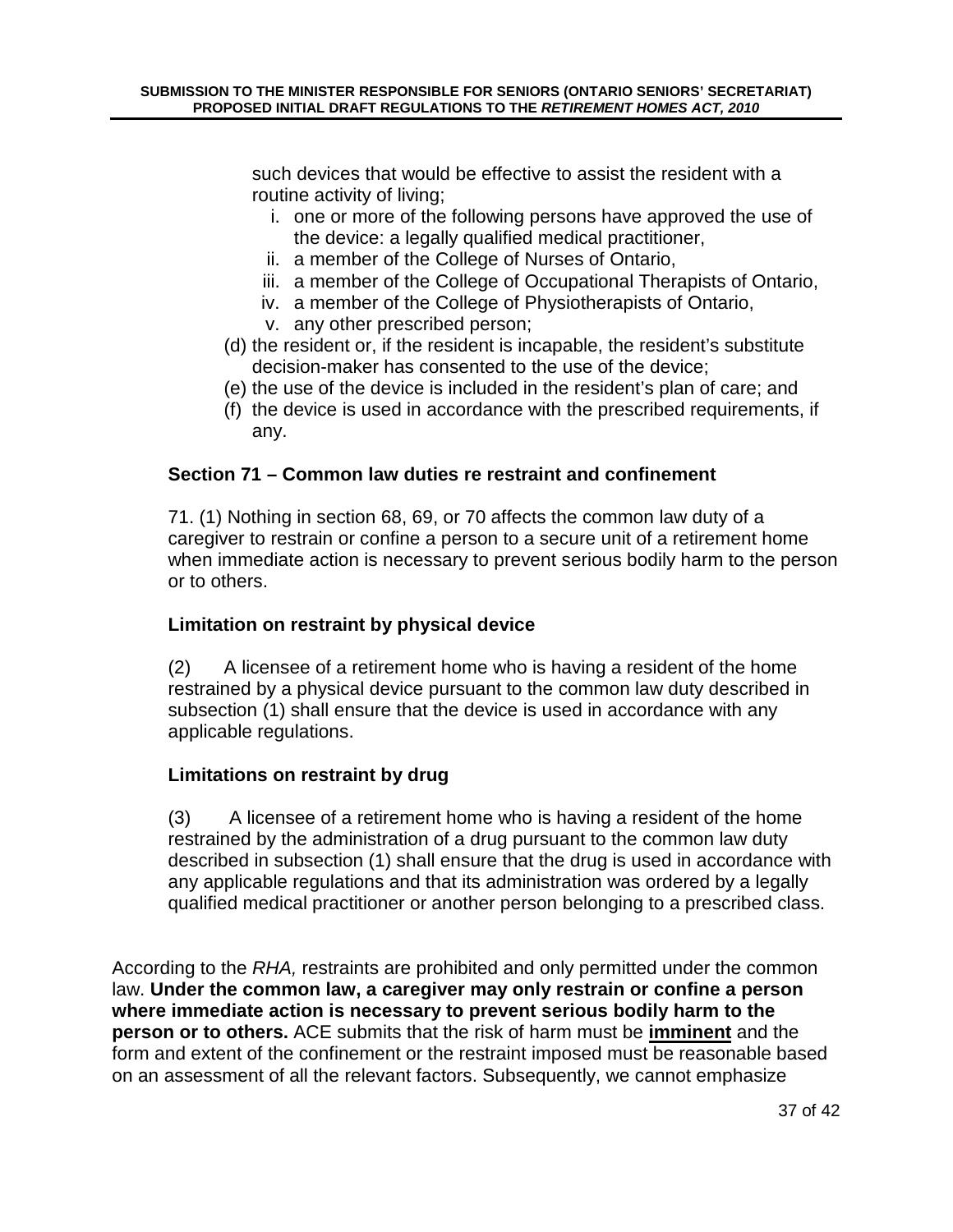enough the fact that restraint or confinement by a caregiver under the common law is only justified as long as there is an immediate risk of imminent harm. Once that is no longer the case, the common law duty of a caregiver to restrain or confine a person is no longer applicable. Therefore, this could be particularly problematic where a licensee administers a long-acting drug or substance for the purpose of restraining a resident purporting that it is pursuant to the common law duty described in subsection 71(1) of the Act.

Based on this analysis, ACE's position is that under no circumstances should retirement homes have any physical device on site is intended to be used as a restraint. For a retirement home to have available such a device on site would be contrary to section 68 of the RHA. Similarly, a retirement home should not have on site any drug or substance that is not specifically prescribed to a resident of the home for the purposes of treatment. No drug or substance should be used as a medical restraint.

**ACE submits that the proposed regulations around the use of personal assistance services devices and restraints should make abundantly clear the point that the common law duty to restrain or confine only applies where there is an immediate risk of imminent harm and once that passes, the restraining and/or confining of a resident is contrary to the common law duty and, in our opinion, section 7 of the Charter of Rights and Freedoms**. The regulations, as drafted, read as a guide to using restraints on a continuing basis and will leave the landlords of retirement homes with the impression that restraints may be used in a way that exceeds the use under the common law.

# **Section 52 – Personal assistance services devices**

There is no recognition in the proposed regulations as they are currently drafted of the potential for personal assistance services to devices to limit movement and, depending on the physical limitations of the resident, become restraints.

There is no comparable section on prohibited devices that limit movement similar to section 112 in the LTCHA O. Reg. 79/10. The same devices listed at section 112 of the LTCHA O. Reg. 79/10 are found at section 23 of the proposed regulations.

Section 23 of the proposed regulations state that for safety and public health requirements, the devices listed shall not be used in a retirement home. ACE submits that given the nature of the devices listed at section 23 and the fact that they limit movement, it is important to ensure that the regulations make it clear that these very same devices shall not be used in a retirement home because they limited movement and not simply for safety reasons.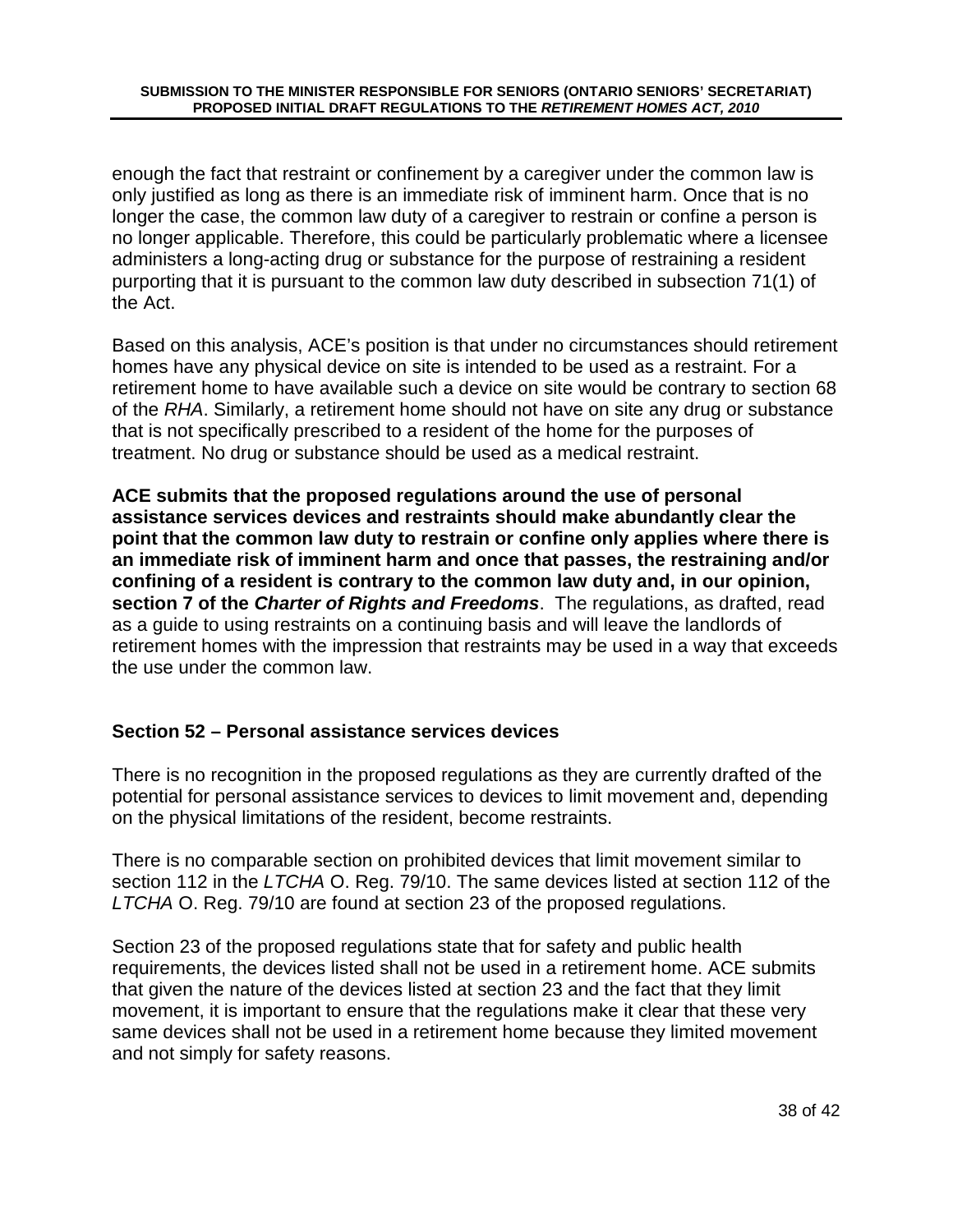**Recommendation 52:** Include an additional provision subsequent to section 52 of the proposed regulations with the following wording:

**For the purposes of section 68 of the Act, every licensee of a retirement home shall ensure that none of the following devices are used in the home:** 

- **1. Roller bars on wheelchairs and commodes or toilets**
- **2. Vest or jacket restraints**
- **3. Any device with locks that can only be released by a separate device, such as a key or magnet.**
- **4. Four point extremity restraints.**
- **5. Any device used to restrain a resident to a commode or toilet.**
- **6. Any device that cannot be immediately released by staff.**
- **7. Sheets, wraps, tensors or other types of strips or bandages used other than for a therapeutic purpose.**

#### **Section 53 – Restraint by a physical device**

ACE does not support section 53 of the proposed regulations as they are currently drafted. Specifically, we take issue with the fact that the provision gives the impression that there are circumstances where the legislation authorizes retirement homes to restrain a resident by a physical device outside of the scope of the common law duty we have described above. It is our submission that this is inaccurate and for this reason, we recommend that certain amendments be made to section 53.

Our interpretation of the RHA is such that a retirement home under section 68 is prohibited from restraining a resident of a home in any way except as permitted by the common law. This is not unlike the authority granted to long-term care homes under the LTCHA and regulations to restrain residents pursuant to the common-law duty. Retirement homes should be required to adhere to the same regulations as a licensee of a long-term care home if they are given the same powers to restrain. If the common law duty to restrain is applicable to both settings, then the responsibilities of retirement homes should be the same as those of long-term care homes.

**Recommendation 53:** ACE submits that section 53(1) of the proposed regulations should be removed entirely as the information set out gives the impression that there is authorization granted under section 71 of the RHA that allows a retirement home to restrain a resident beyond the scope of the common law. If the restraint is required because **immediate action is necessary to prevent an imminent risk of harm**, then under such circumstances it would never be the case that situations described at subsection 53(1) 1. to 4. would ever apply.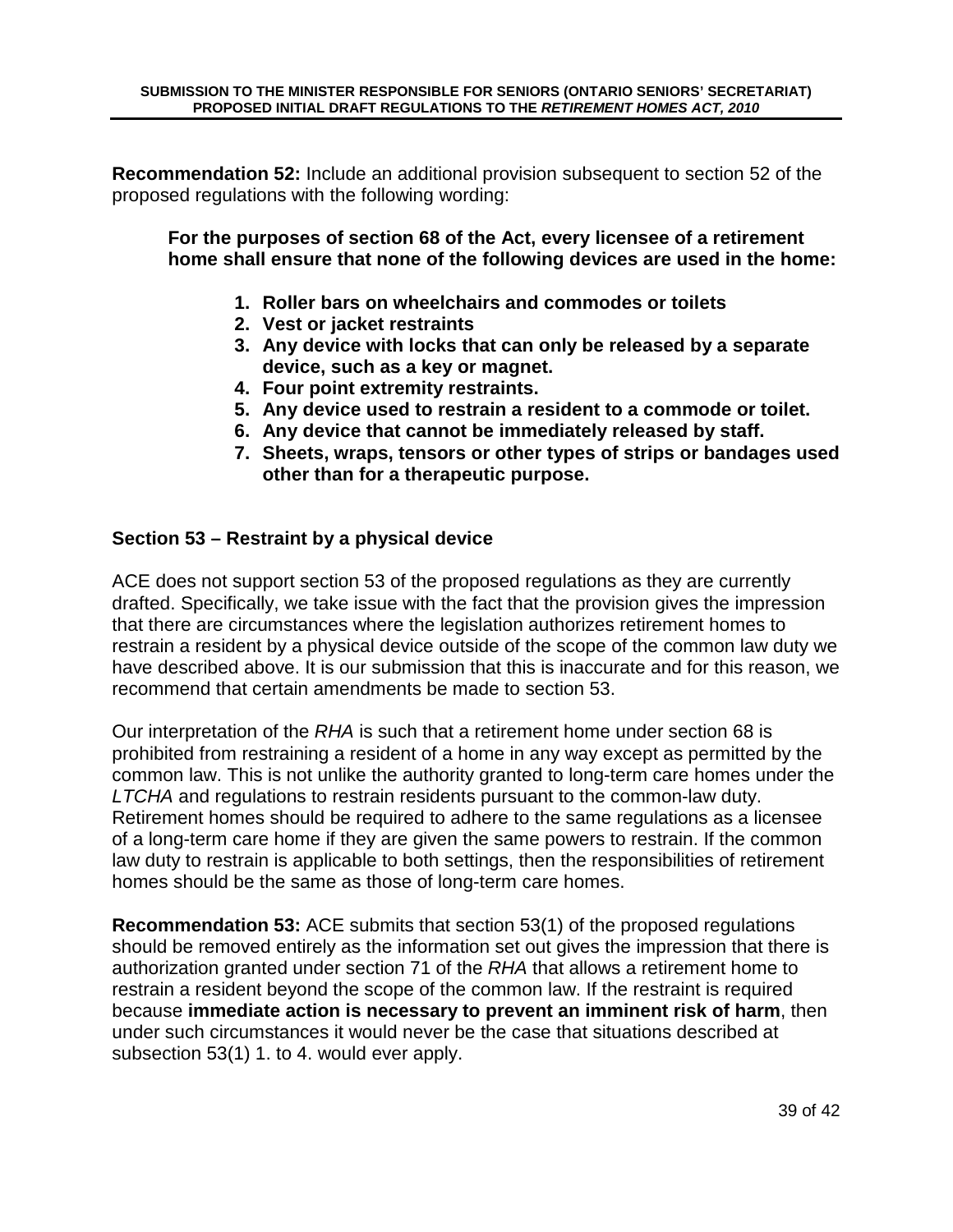**Recommendation 53.1:** Include a provision in section 53 that reads:

**Scope and limitation of restraint of a resident under the common law** 

**Every licensee of a retirement home shall ensure that the home's written policy under subsection 68(3) of the Act deals with:** 

**(a) restraining under the common law duty pursuant to section 71 of the Act when immediate action is necessary to prevent serious bodily harm to the person or others.** 

#### **Section 54 – Restraint by a drug**

ACE does not support the restraining by a drug of a resident by a licensee without consent unless it is required to prevent serious bodily harm pursuant to the common law duty described in subsection 71(1) of the Act. It is our submission that it should be made abundantly clear in the proposed regulations that the only time that the administration of a drug to restrain a resident may be ordered is **when immediate action is necessary to prevent serious bodily harm to the resident or to others pursuant to the common law duty described in subsection 71(1) of the Act [emphasis added]**.

Further, it is our submission that the regulations need to clearly state that once the threat of serious bodily harm to the resident or to others has passed, the common law duty is no longer applicable and the restraint by a drug of a resident must cease immediately.

**Recommendation 54:** Include a provision that states:

**Every licensee shall ensure that every administration of a drug to restrain a resident when immediate action is necessary to prevent serious bodily harm to the resident or to others pursuant to a common law duty described in subsection 71(1) of the Act ceases immediately once the threat of serious bodily harm to the resident or others has passed.** 

**Recommendation 54.1:** Inclusion of a provision that states the following:

**(3) Every licensee shall ensure that with respect to subsections (1) and (2) above, that adequate safeguards respecting issues such as regular monitoring intervals, the review of individual restraint use, least restraint policies, annual reporting requirements and annual training for staff are developed and implemented.**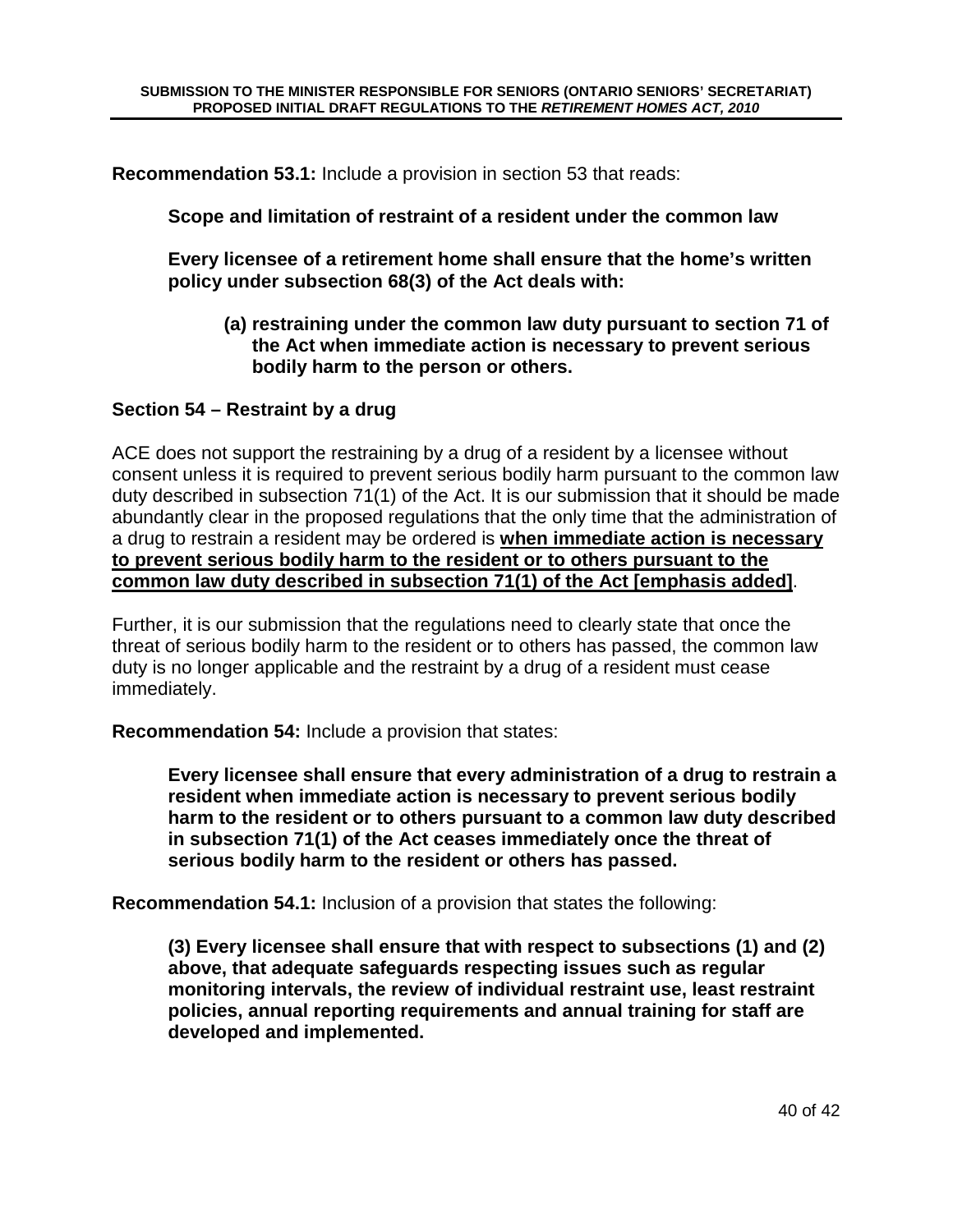# **RECORDS**

#### **Section 55 – Contents of records**

ACE submits that the contents and retention of staff records is important in retirement homes to ensure continuity of care, where possible and to ensure that vulnerable residents are afforded as much protection as possible by requiring licensees to know who they are hiring to provide direct care to residents. It is our submission that subsection 55(5) does not go far enough to specify the staff records that a licensee of a retirement home should retain.

**Recommendation 55:** Remove subsection 55(5) and instead, add an additional provision with wording that is the same or comparable to what is found at section 234 of the LTCHA O. Reg. 79/10 with the requisite amendments.

#### **Section 56 – Format and retention of records**

ACE submits that section 56 of the proposed regulations is vague with respect to what is expected of a licensee in terms of the format and retention of records. Further, section 56 does not differentiate between the different categories of records that a retirement home is required to keep under the Act or the proposed Regulation (i.e. staff records, resident records). It is our submission that the proposed regulations should include clear provisions around the obligations of a retirement home with respect to staff records and resident records.

**Recommendation 56:** Amend the wording in subsection 56(4) by removing the words "…for a reasonable length of time to be determined based on the nature of the record…" by including separate provisions relating to staff records and resident records; with clear language as to how long licensees are required to these types of records at the retirement home.

**Retirement 56.1:** We recommend the inclusion of provisions with wording that is the same or comparable to that found at sections 231 to 238 of the LTCHA O. Reg. 79/10.

#### **Section 59 – Immediate inspection of retirement home**

As it they are currently drafted, the proposed regulations only require the Registrar of the Authority to "ensure that an inspector visits the home immediately" where a complaint is received with respect to subsection 83(1) of the Act with respect to a